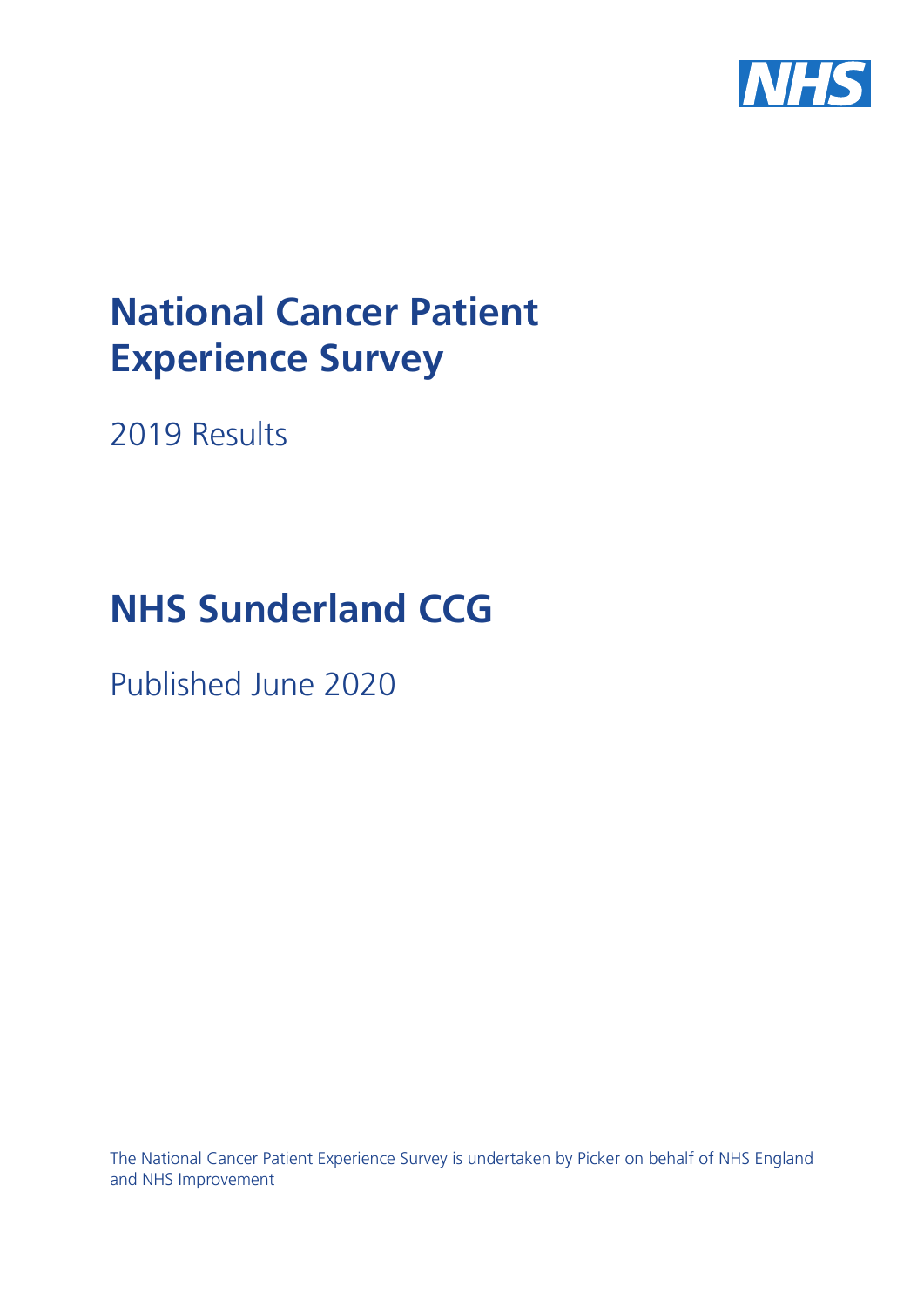### **Executive Summary** Case Mix Adjusted scores

#### **Cancer Dashboard Questions**

The following seven questions are included in phase 1 of the Cancer Dashboard developed by Public Health England and NHS England:

Q61. Patient's average rating of care scored from very poor to very good

| $\overline{0}$ | 1 | $\overline{2}$   | 3 | 4 | 5 | 6 | 7                                                             | 8 | 9   | 10                                                                                            |  |
|----------------|---|------------------|---|---|---|---|---------------------------------------------------------------|---|-----|-----------------------------------------------------------------------------------------------|--|
|                |   |                  |   |   |   |   |                                                               |   | 8.9 |                                                                                               |  |
| 86%            |   |                  |   |   |   |   |                                                               |   |     | Q18. Patient definitely involved as much as they wanted in decisions about care and treatment |  |
|                |   |                  |   |   |   |   |                                                               |   |     | Q19. Patient given the name of a CNS who would support them through their treatment           |  |
|                |   |                  |   |   |   |   | Q20. Patient found it very or quite easy to contact their CNS |   |     |                                                                                               |  |
| 86%            |   |                  |   |   |   |   |                                                               |   |     | Q39. Patient always felt they were treated with respect and dignity while in hospital         |  |
|                |   | leaving hospital |   |   |   |   |                                                               |   |     | Q41. Hospital staff told patient who to contact if worried about condition or treatment after |  |
| 60%            |   | treatment        |   |   |   |   |                                                               |   |     | Q55. General practice staff definitely did everything they could to support patient during    |  |
|                |   |                  |   |   |   |   |                                                               |   |     |                                                                                               |  |

#### **Questions Outside Expected Range**

|                                                                                                                    |            | Case Mix Adjusted Scores   |                            |                   |
|--------------------------------------------------------------------------------------------------------------------|------------|----------------------------|----------------------------|-------------------|
|                                                                                                                    | 2019 Score | Lower<br>Expected<br>Range | Upper<br>Expected<br>Range | National<br>Score |
| Q11. Patient felt they were told sensitively that they had cancer                                                  | 89%        | 83%                        | 89%                        | 86%               |
| Q15. Patient felt possible side effects were definitely explained in an understandable way                         | 78%        | 69%                        | 77%                        | 73%               |
| Q16. Patient definitely given practical advice and support in dealing with side effects of<br>treatment            | 72%        | 63%                        | 72%                        | 67%               |
| Q17. Patient definitely told about side effects that could affect them in the future                               | 65%        | 52%                        | 62%                        | 57%               |
| Q18. Patient definitely involved as much as they wanted in decisions about care and<br>treatment                   | 86%        | 77%                        | 85%                        | 81%               |
| Q20. Patient found it very or quite easy to contact their CNS                                                      | 89%        | 81%                        | 89%                        | 85%               |
| Q32. Patient's family or someone close definitely felt able to talk to a doctor                                    | 80%        | 65%                        | 79%                        | 72%               |
| Q33. Patient had confidence and trust in all the ward nurses treating them                                         | 81%        | 68%                        | 80%                        | 74%               |
| Q40. Patient given clear written information about what should or should not do after<br>leaving hospital          | 92%        | 81%                        | 91%                        | 86%               |
| Q49. Beforehand patient completely had all information needed about chemotherapy<br>treatment                      | 90%        | 80%                        | 89%                        | 84%               |
| Q50. Patient given enough information about whether chemotherapy was working in a<br>completely understandable way | 75%        | 61%                        | 74%                        | 68%               |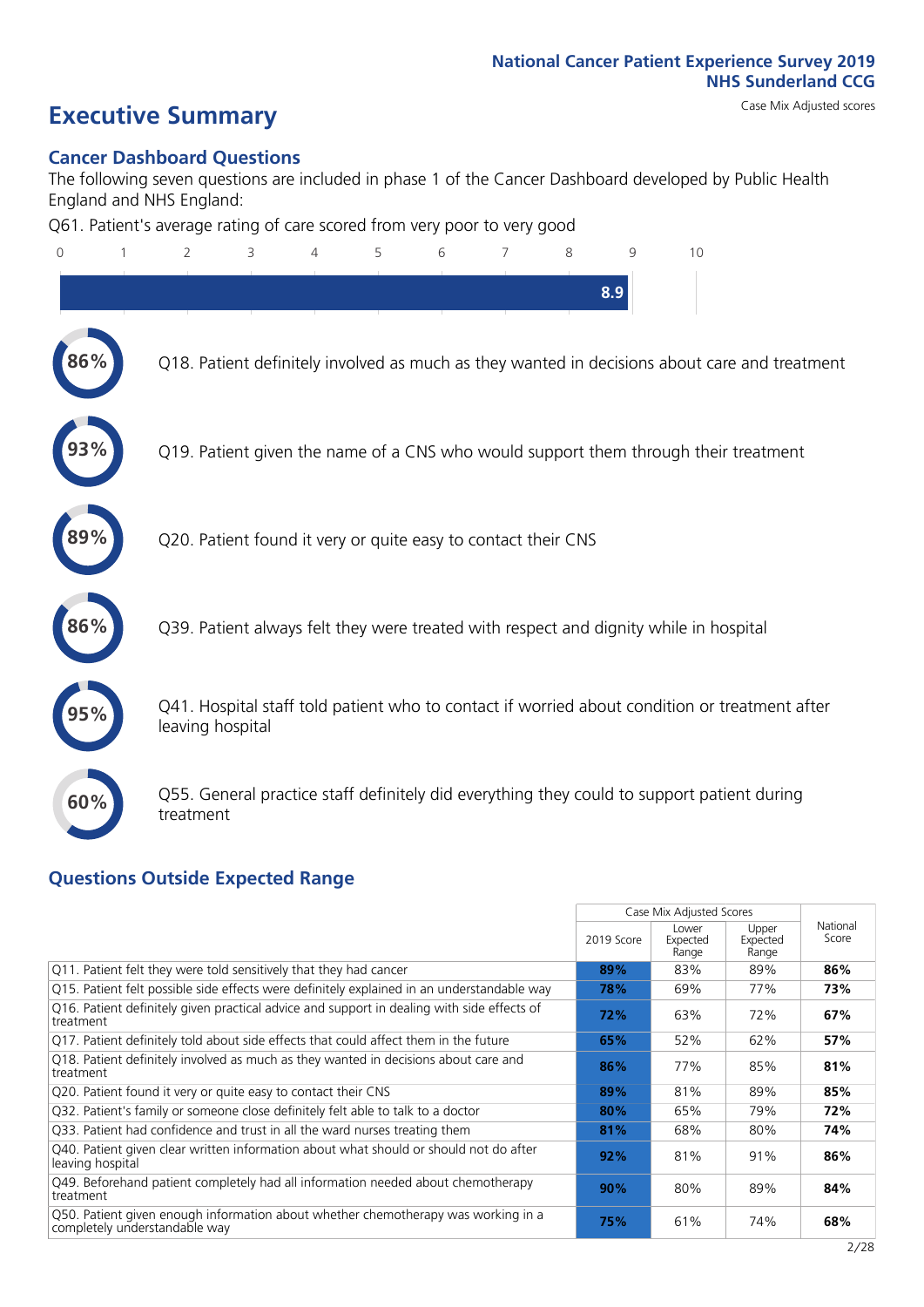|                                                                                                                |            | Case Mix Adjusted Scores   |                            |                   |
|----------------------------------------------------------------------------------------------------------------|------------|----------------------------|----------------------------|-------------------|
|                                                                                                                | 2019 Score | Lower<br>Expected<br>Range | Upper<br>Expected<br>Range | National<br>Score |
| Q51. Hospital staff definitely gave family or someone close all the information needed to<br>help care at home | 68%        | 55%                        | 65%                        | 60%               |
| Q53. Patient definitely given enough support from health or social services after treatment                    | 53%        | 37%                        | 53%                        | 45%               |
| Q54. GP given enough information about patient's condition and treatment                                       | 98%        | 93%                        | 97%                        | 95%               |
| Q56. Different people treating and caring for patient always work well together to give best<br>possible care  | <b>77%</b> | 69%                        | 77%                        | 73%               |
| Q58. Overall the administration of care was good or very good                                                  | 92%        | 86%                        | 92%                        | 89%               |
| [Q59] Patient felt length of time for attending clinics and appointments for cancer was about<br>right         | 80%        | 63%                        | 76%                        | 69%               |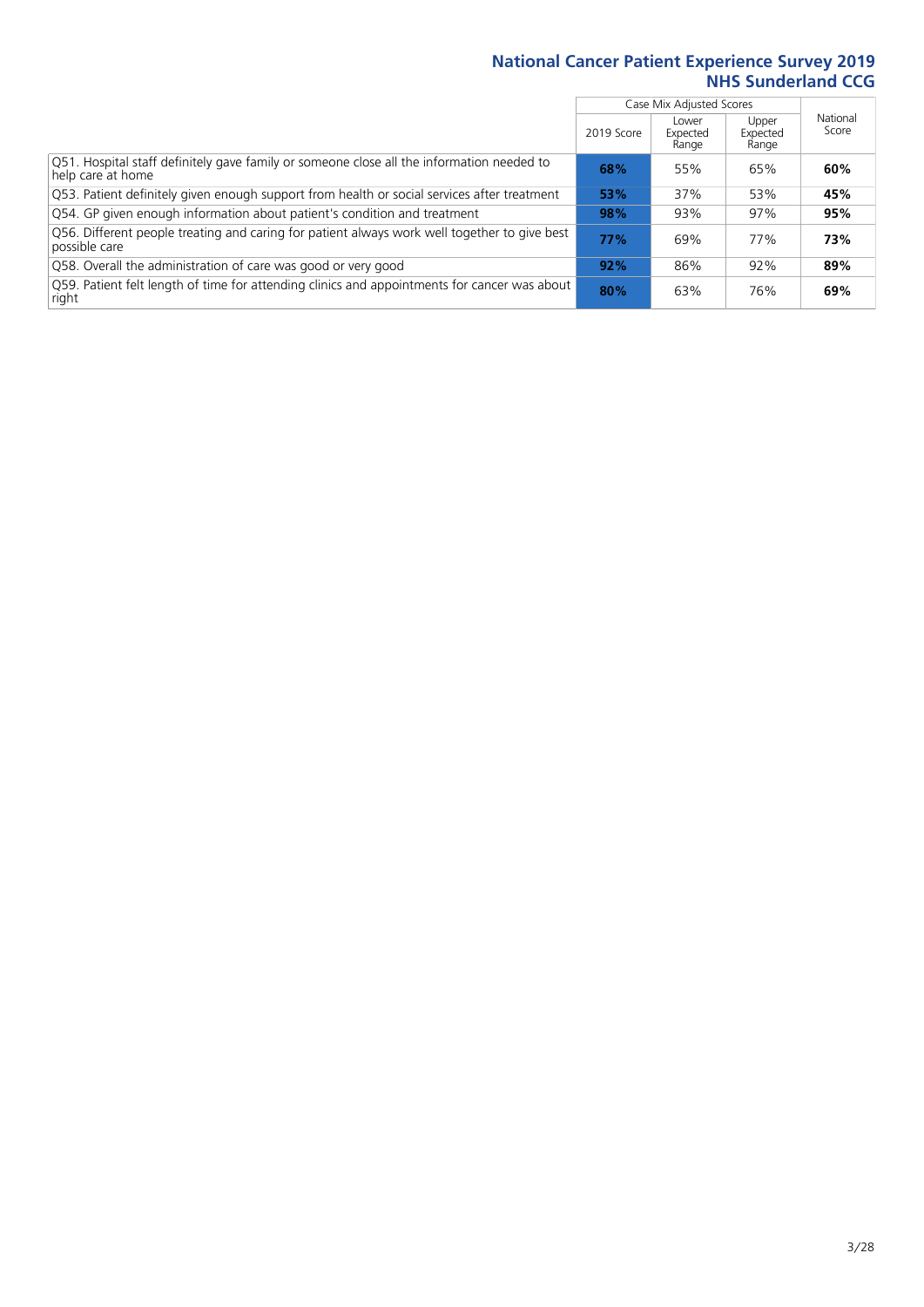### **Introduction**

The National Cancer Patient Experience Survey 2019 is the ninth iteration of the survey first undertaken in 2010. It has been designed to monitor national progress on cancer care; to provide information to drive local quality improvements; to assist commissioners and providers of cancer care; and to inform the work of the various charities and stakeholder groups supporting cancer patients.

The survey was overseen by a national Cancer Patient Experience Advisory Group. This Advisory Group set the principles and objectives of the survey programme and guided questionnaire development. The survey was commissioned and managed by NHS England. The survey provider, Picker, is responsible for designing, running and analysing the survey.

The 2019 survey involved 143 NHS Trusts. Out of 111,366 people, 67,858 people responded to the survey, yielding a response rate of 61%.

### **Methodology**

### **Eligibility, eldwork and survey methods**

The sample for the survey included all adult (aged 16 and over) NHS patients, with a confirmed primary diagnosis of cancer, discharged from an NHS Trust after an inpatient episode or day case attendance for cancer related treatment in the months of April, May and June 2019. The fieldwork for the survey was undertaken between December 2019 and March 2020.

As in the previous four years, the survey used a mixed mode methodology. Questionnaires were sent by post, with two reminders where necessary, but also included an option to complete the questionnaire online. A Freephone helpline and email was available for respondents to opt out, ask questions about the survey, enable them to complete their questionnaire over the phone and provide access to a translation and interpreting facility for those whose first language was not English.

### **Case-mix adjustment**

Both unadjusted and adjusted scores are presented in this report. Case-mix adjusted scores allows us to account for the impact that differing patient populations might have on results. By using the case-mix adjusted estimates we can obtain a greater understanding of how a CCG is performing given their patient population. The factors taken into account in this case-mix adjustment are gender, age, ethnic group, deprivation, and tumour group.

### **Scoring methodology**

Fifty-two questions from the questionnaire are scored as these questions relate directly to patient experience. For all but one question (Q61), scores are presented as the percentage of positive responses out of all scored responses. For Q61, respondents rate their overall care on a scale of 0 to 10, of which the average was calculated for this question's presented score. The percentages in this report have been rounded to the nearest percentage point. Therefore, in some cases the figures do not appear to add up to 100%.

### **Statistical significance**

In the reporting of 2019 results, appropriate statistical tests have been undertaken to identify unadjusted scores for which the change over time is 'statistically significant'. Thirty-seven scored questions in 2019 have been compared with those of 2018 and a statistically significant change between the two years has been reported where identified.

For the scored questions that are comparable beyond 2018, statistically significant change over the five years has also been reported where identified. A statistically significant difference means that the change in the result is very unlikely to have occurred by sampling variation.

### **Suppression**

### **Question-level suppression**

For scores where the base size per question is  $<$ 21, the score will be suppressed and replaced with an asterisk (\*). The base size will include neutral response options.

### **Double suppression**

If any group within a particular sub-group breakdown (such as the tumour group breakdown) has <21 responses, then the figure for this particular group is suppressed and replaced with an asterisk (\*). If there is only one group within the sub-group breakdown that has <21 respondents, and is therefore suppressed, the group with the next lowest number of respondents is also supressed and replaced with an asterisk (\*) (regardless if it is greater than or less than 21).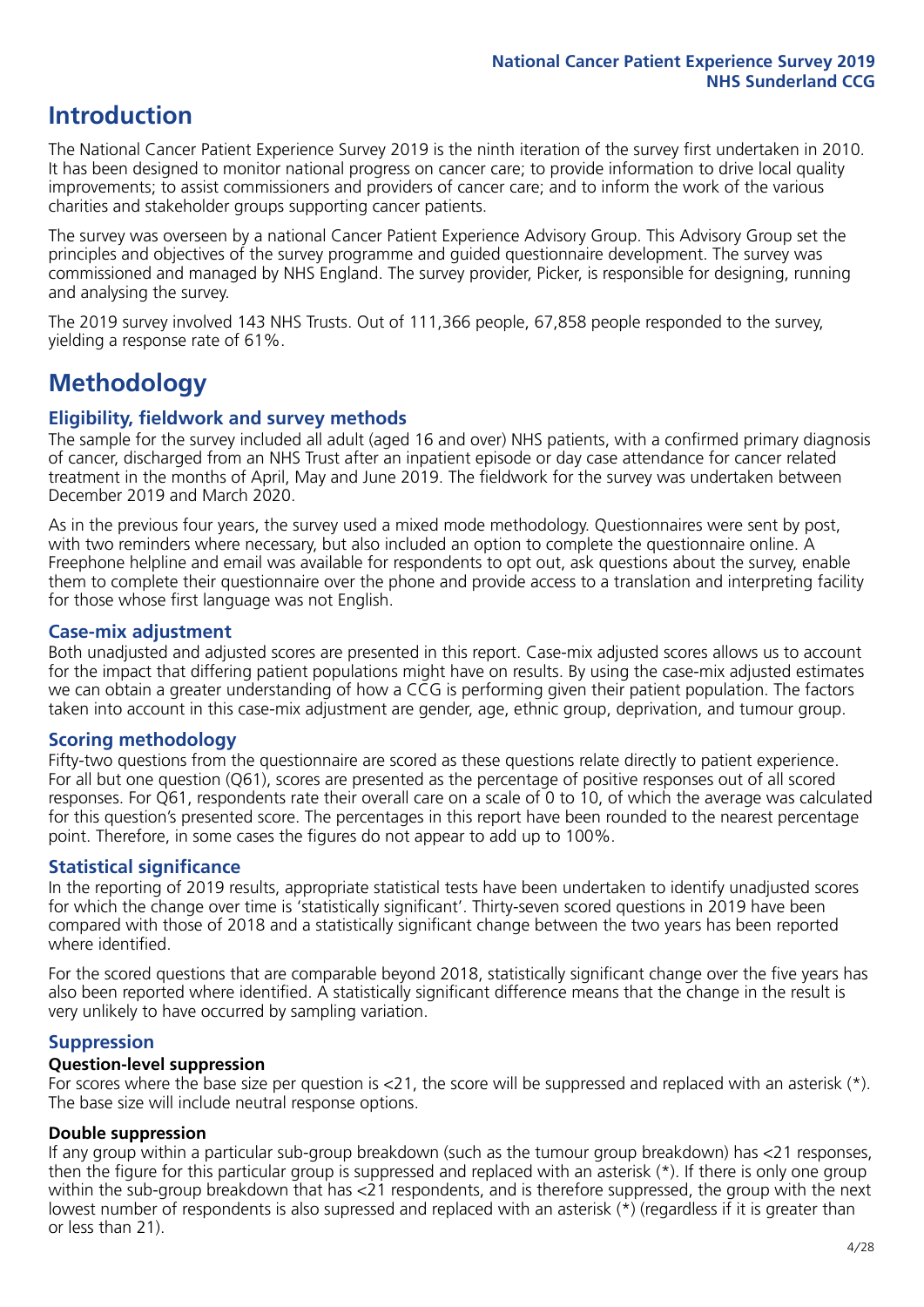### **Understanding the results**

This report shows how this CCG scored for each question in the survey, compared with national results and previous year's results. It is aimed at helping individual CCGs to understand their performance and identify areas for local improvement. Below is a description of the type of results presented within this report and how to understand them.

### **Expected range charts**

The expected range charts in this report show a bar with the lowest and highest score received for each question nationally. Within this bar, an expected range is given (in grey) and a black diamond represents the actual score for this CCG.

CCGs whose score is above the upper limit of the expected range (in the dark blue) are positive outliers, with a score statistically significantly higher than the national mean. This indicates that the CCG performs better than what CCGs of the same size and demographics are expected to perform. The opposite is true if the score is below the lower limit of the expected range (in the light blue); these are negative outliers. For scores within the expected range (in the grey), the score is what we would expect given the CCG's size and demographics.

### **Comparability tables**

The comparability tables show the 2018 and 2019 unadjusted scores for this CCG for each scored question. If there is a significant change from 2018 and 2019 or overall from 2015 to 2019, an arrow will be presented for the direction of change. The adjusted 2019 score will also be presented for each scored question along with the lower and upper expected range and national score. Scores above the upper limit of the expected range will be highlighted dark blue, scores below the lower limit of the expected range will be highlighted light blue, and scores within the lower and upper limit of the expected ranges will be highlighted grey.

### **Tumour type tables**

The tumour type tables show the unadjusted scores for each scored question for each of the 13 tumour groups. The national score for that tumour group is also shown. Unadjusted scores for the same tumour type across different CCGs may not be comparable, as they do not account for the impact that differing patient populations might have on results. Central nervous system is abbreviated as 'CNS' and lower gastrointestinal tract is abbreviated as 'LGT' throughout this report.

### **Year on year charts**

The year on year charts show five columns representing the unadjusted scores of the last five years (2015, 2016, 2017, 2018 and 2019) for each scored question.

#### **Notes on specific questions**

Following the development phase of the 2019 survey, several changes were made to the questionnaire. Six scored questions were amended (Q5, Q18, Q30, Q35, Q56 and Q60) and one non-scored question (Q29) was amended that impacted the comparability of questions Q30 to Q41. Of all questions changed or impacted by change, only Q60 is presented with historical comparisons; though the results should be interpreted with caution.

### **Unadjusted data and case-mix adjusted data**

Unadjusted data should be used to see the actual responses from patients relating to the CCG. Case-mix adjusted data, together with expected ranges, should be used to understand whether the results are significantly higher or lower than national results taking account of the patient mix.

### **Further information**

This research was carried out in accordance with the international standard for organisations conducting social research (accreditation to ISO20252:2012; certificate number GB08/74322). The 2019 survey data has been produced and published in line with the Code of Practice for Official Statistics.

For more information on the methodology, please see the Technical Document. It can be viewed along with the 2019 questionnaire and survey quidance on the website at [www.ncpes.co.uk](https://www.ncpes.co.uk/supporting-documents). For all other outputs at National, Trust, CCG and Cancer Alliance level, please see the PDF reports, Excel tables and dashboards at [www.ncpes.co.uk.](https://www.ncpes.co.uk/current-results)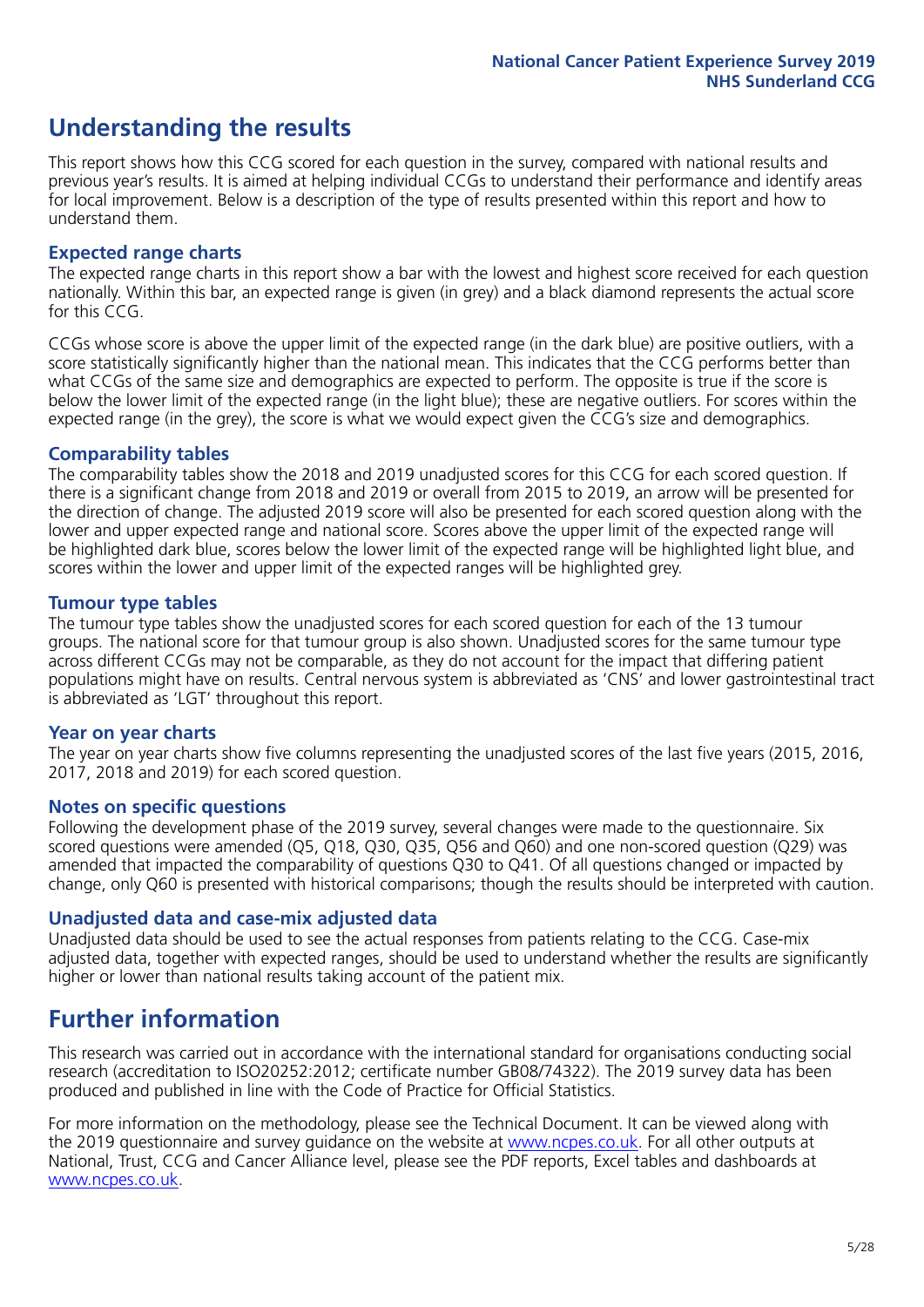### **Response Rate**

### **Overall Response Rate**

461 patients responded out of a total of 780 patients, resulting in a response rate of 59%.

|          | Sample Size | Adjusted<br>Sample | Completed | Response Rate |
|----------|-------------|--------------------|-----------|---------------|
| CCG      | 844         | 780                | 461       | 59%           |
| National | 119,855     | 111.366            | 67,858    | 61%           |

### **Respondents by Survey Type**

|                            | Number of<br>Respondents |
|----------------------------|--------------------------|
| Online                     | 50                       |
| Paper                      | 411                      |
| Phone                      | O                        |
| <b>Translation Service</b> |                          |

### **Respondents by Tumour Group**

|                      | Number of<br>Respondents |
|----------------------|--------------------------|
| <b>Brain / CNS</b>   | 3                        |
| <b>Breast</b>        | 98                       |
| Colorectal / LGT     | 50                       |
| Gynaecological       | 21                       |
| Haematological       | 60                       |
| <b>Head and Neck</b> | 8                        |
| Lung                 | 47                       |
| Prostate             | 51                       |
| Sarcoma              | Ω                        |
| Skin                 | 16                       |
| <b>Upper Gastro</b>  | 15                       |
| Urological           | 59                       |
| Other                | 33                       |

### **Respondents by Age and Gender**

Respondents year of birth has been used to determine age. This information has been amalgamated into 8 age bands. The age and gender distribution for the CCG was as follows:

|        | Age 16-24 | Age 25-34 | Age 35-44 | Age 45-54 | Age 55-64 | Age 65-74 | Age 75-84 | Age 85+ | Total |
|--------|-----------|-----------|-----------|-----------|-----------|-----------|-----------|---------|-------|
| Male   |           |           | 4         | 15        | 45        | 96        | 59        |         | 230   |
| Female |           |           | ь         | 39        | 66        | 66        | 44        |         | 231   |
| Total  |           |           | 10        | 54        | 111       | 162       | 103       | 15      | 461   |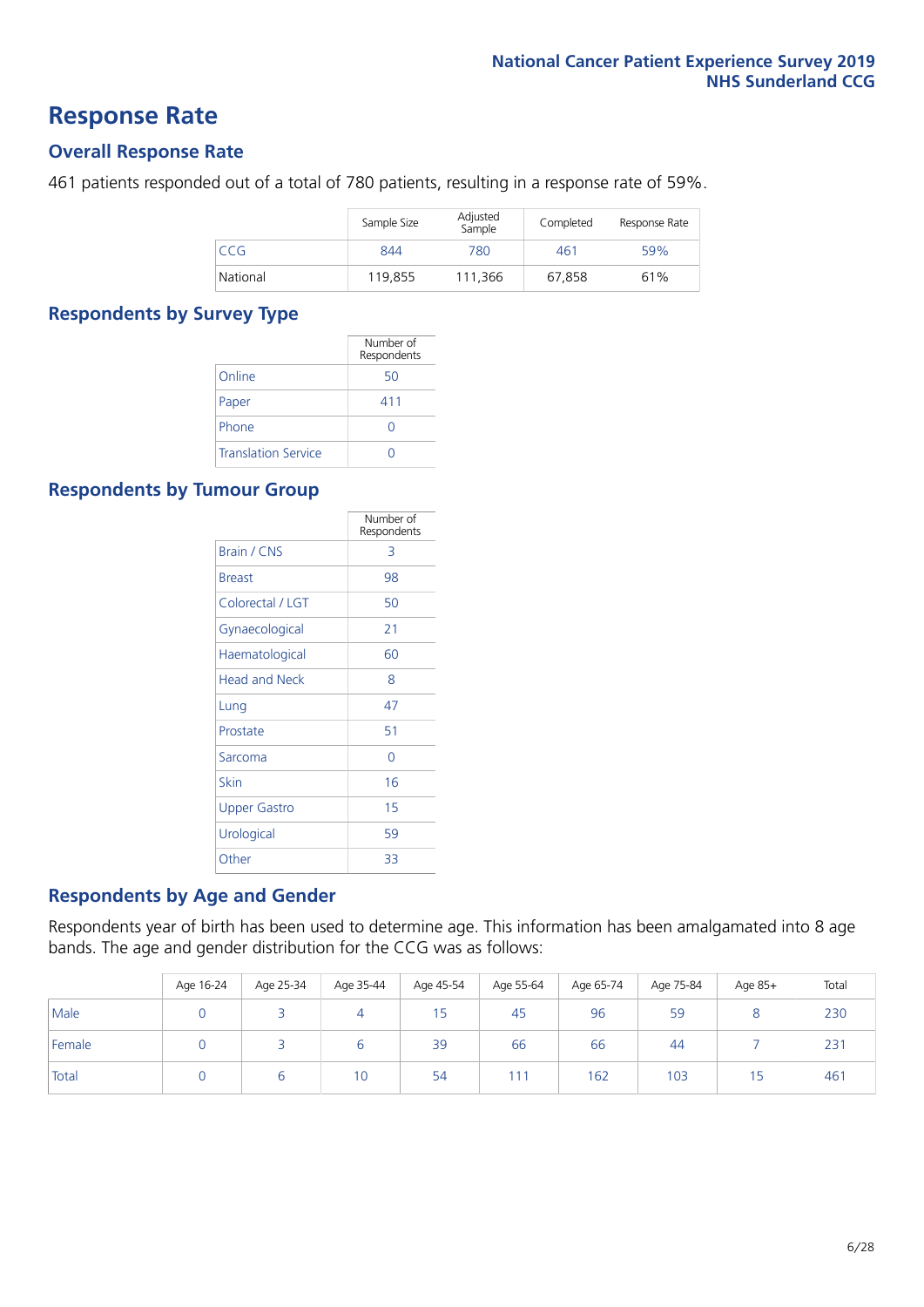### **Expected Range Charts**

| Lower Expected Range<br>Average                                                                                                                                                                                                                                                                                                                                                                                                                                                                                             | Upper Expected Range<br>Case Mix Adjusted Score |     |     |     |     |     |     |                                 |                          |                   |                 |
|-----------------------------------------------------------------------------------------------------------------------------------------------------------------------------------------------------------------------------------------------------------------------------------------------------------------------------------------------------------------------------------------------------------------------------------------------------------------------------------------------------------------------------|-------------------------------------------------|-----|-----|-----|-----|-----|-----|---------------------------------|--------------------------|-------------------|-----------------|
| <b>SEEING YOUR GP</b><br>Q1. Saw GP once or twice before being told they needed to go to<br>hospital<br>Q2. Patient thought they were seen as soon as necessary                                                                                                                                                                                                                                                                                                                                                             | $0\%$                                           | 10% | 20% | 30% | 40% | 50% | 60% | 70%                             | 80% 90% 100%<br>82%      | 87%               |                 |
| <b>DIAGNOSTIC TESTS</b><br>Q5. Received all the information needed about the test<br>Q6. The length of time waiting for the test to be done was about<br>right<br>Q7. Test results explained in completely understandable way                                                                                                                                                                                                                                                                                               | $0\%$                                           | 10% | 20% | 30% | 40% | 50% | 60% | 70%                             | 80%<br>82%               | 88%               | 90% 100%<br>96% |
| <b>FINDING OUT WHAT WAS WRONG WITH YOU</b><br>Q10. Patient told they could bring a family member or friend when<br>first told they had cancer<br>Q11. Patient felt they were told sensitively that they had cancer<br>Q12. Patient completely understood the explanation of what was<br>wrong<br>Q13. Patient given easy to understand written information about<br>the type of cancer they had                                                                                                                             | 0%                                              | 10% | 20% | 30% | 40% | 50% | 60% | 70%<br>73%                      | 80%<br>81%<br>77%        | 89%               | 90% 100%        |
| <b>DECIDING THE BEST TREATMENT FOR YOU</b><br>Q14. Patient felt that treatment options were completely explained<br>Q15. Patient felt possible side effects were definitely explained in<br>an understandable way<br>Q16. Patient definitely given practical advice and support in dealing<br>with side effects of treatment<br>Q17. Patient definitely told about side effects that could affect<br>them in the future<br>Q18. Patient definitely involved as much as they wanted in<br>decisions about care and treatment | $0\%$                                           | 10% | 20% | 30% | 40% | 50% | 60% | 70%<br>72%<br>65%<br>$\Diamond$ | 80%<br>85%<br>78%<br>86% | 90%               | 100%            |
| <b>CLINICAL NURSE SPECIALIST (CNS)</b><br>Q19. Patient given the name of a CNS who would support them<br>through their treatment<br>Q20. Patient found it very or quite easy to contact their CNS<br>Q21. Patient got understandable answers to important questions<br>all or most of the time                                                                                                                                                                                                                              | $0\%$                                           | 10% | 20% | 30% | 40% | 50% | 60% | 70%                             | 80%                      | 93%<br>89%<br>89% | 90% 100%        |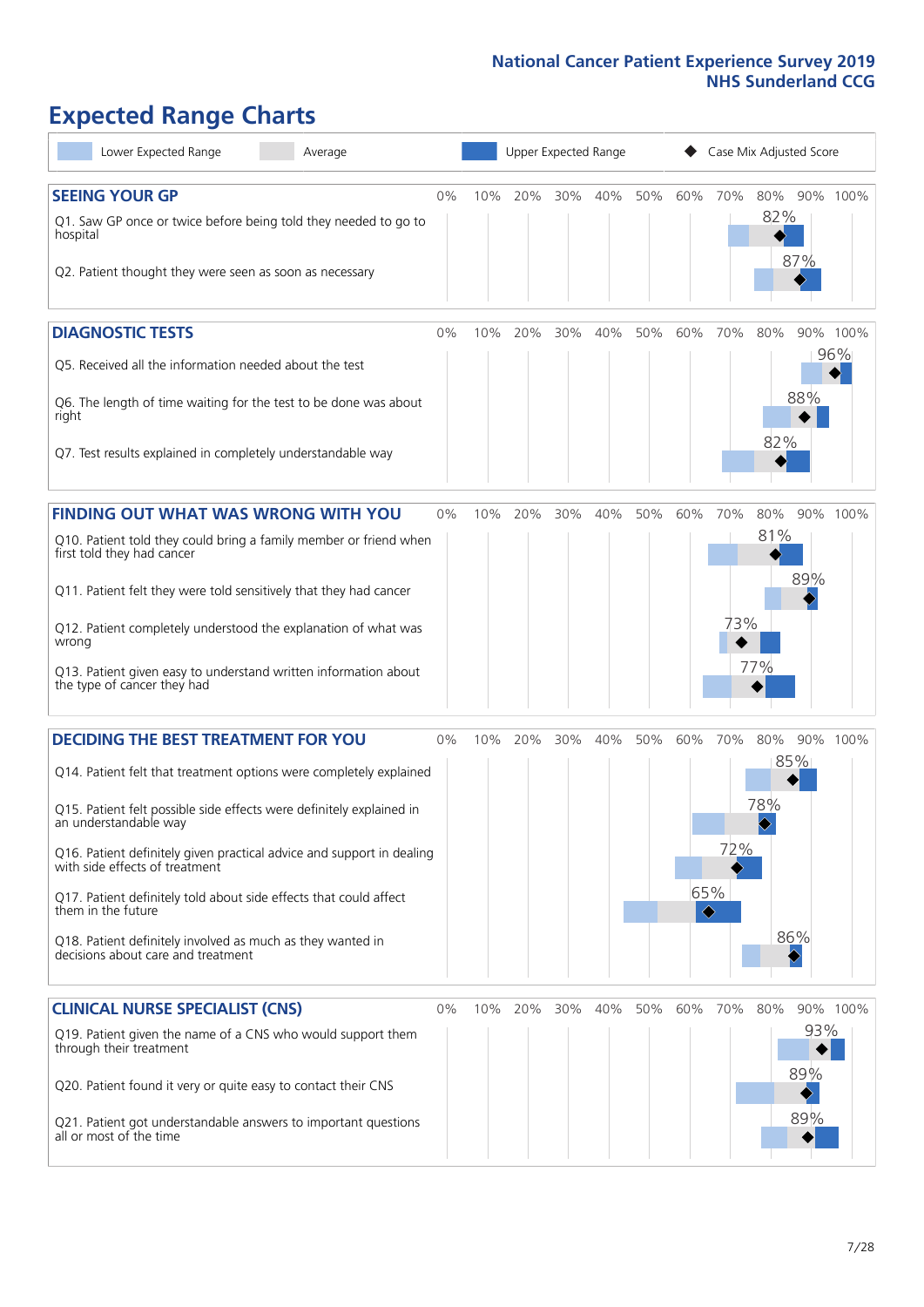### **Expected Range Charts**

| Lower Expected Range<br>Average                                                                                                                                                                                                                                                  |     |     | Upper Expected Range |     |            | Case Mix Adjusted Score       |
|----------------------------------------------------------------------------------------------------------------------------------------------------------------------------------------------------------------------------------------------------------------------------------|-----|-----|----------------------|-----|------------|-------------------------------|
| <b>SUPPORT FOR PEOPLE WITH CANCER</b><br>$0\%$<br>Q22. Hospital staff gave information about support or self-help<br>groups for people with cancer                                                                                                                               | 10% | 20% | 30%<br>40%           | 50% | 60%<br>70% | 80%<br>90% 100%<br>88%<br>87% |
| Q23. Hospital staff discussed or gave information about the impact<br>cancer could have on day to day activities<br>Q24. Hospital staff gave information on getting financial help or<br>possible benefits<br>Q25. Hospital staff told patient they could get free prescriptions |     |     |                      |     | 67%        | 82%                           |
|                                                                                                                                                                                                                                                                                  |     |     |                      |     |            |                               |
| <b>OPERATIONS</b><br>0%<br>Q27. Beforehand, patient had all the information needed about the<br>operation<br>Q28. Afterwards, staff completely explained how operation had                                                                                                       | 10% | 20% | 30%<br>40%           | 50% | 60%<br>70% | 80%<br>90% 100%<br>96%<br>80% |
| gone in understandable way                                                                                                                                                                                                                                                       |     |     |                      |     |            |                               |
| <b>HOSPITAL CARE AS AN INPATIENT</b><br>$0\%$<br>Q30. Hospital staff didn't talk in front of patient as if patient wasn't<br>there                                                                                                                                               | 10% | 20% | 30%<br>40%           | 50% | 60%<br>70% | 80%<br>90% 100%<br>82%        |
| Q31. Patient had confidence and trust in all doctors treating them<br>Q32. Patient's family or someone close definitely felt able to talk to                                                                                                                                     |     |     |                      |     |            | 86%<br>80%                    |
| a doctor<br>Q33. Patient had confidence and trust in all the ward nurses<br>treating them                                                                                                                                                                                        |     |     |                      |     |            | 81%                           |
| Q34. Patient thought there were always or nearly always enough<br>nurses on duty to care for them                                                                                                                                                                                |     |     |                      |     | 68%        |                               |
| Q35. All hospital staff asked patient what name they prefer to be<br>called by<br>Q36. Patient always given enough privacy when discussing                                                                                                                                       |     |     |                      |     |            | 74%<br>85%                    |
| condition or treatment<br>Q37. Patient definitely found hospital staff to discuss worries or<br>fears during their inpatient visit                                                                                                                                               |     |     |                      | 52% |            |                               |
| Q38. Hospital staff definitely did everything they could to help<br>control pain                                                                                                                                                                                                 |     |     |                      |     |            | 86%                           |
| Q39. Patient always felt they were treated with respect and dignity<br>while in hospital                                                                                                                                                                                         |     |     |                      |     |            | 86%                           |
| Q40. Patient given clear written information about what should or<br>should not do after leaving hospital                                                                                                                                                                        |     |     |                      |     |            | 92%<br>95%                    |
| Q41. Hospital staff told patient who to contact if worried about<br>condition or treatment after leaving hospital                                                                                                                                                                |     |     |                      |     |            |                               |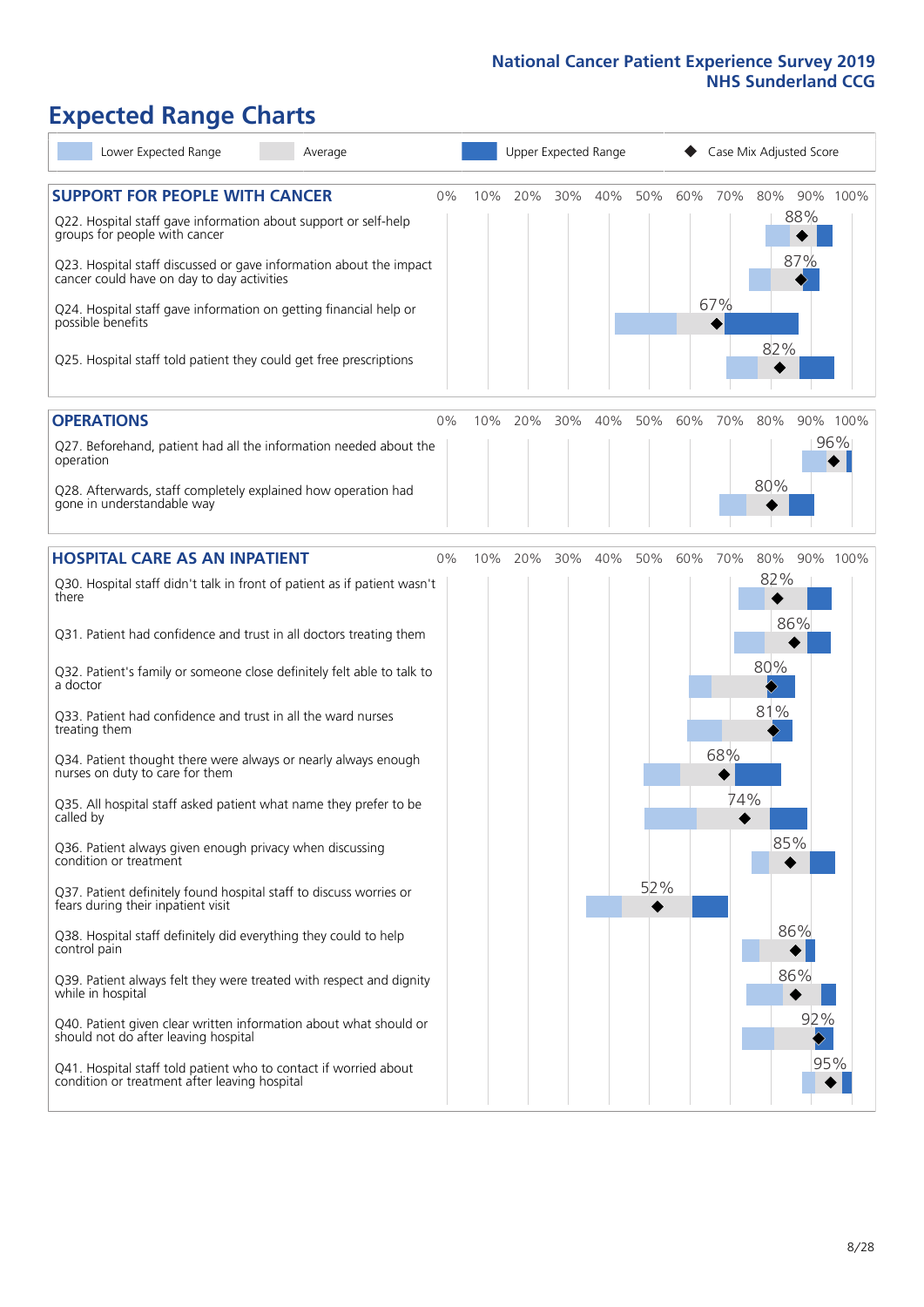## **Expected Range Charts**

| Lower Expected Range<br>Average                                                                                                                                                                                                                                                                                                                                                                                                                                                                                                                                                  |            |     |     | Upper Expected Range |                 |            |            | Case Mix Adjusted Score |                   |            |                 |
|----------------------------------------------------------------------------------------------------------------------------------------------------------------------------------------------------------------------------------------------------------------------------------------------------------------------------------------------------------------------------------------------------------------------------------------------------------------------------------------------------------------------------------------------------------------------------------|------------|-----|-----|----------------------|-----------------|------------|------------|-------------------------|-------------------|------------|-----------------|
| <b>HOSPITAL CARE AS A DAY PATIENT / OUTPATIENT 0%</b><br>Q43. Patient definitely found hospital staff to discuss worries or<br>fears during their outpatient or day case visit<br>Q44. Cancer doctor had the right documents at patient's last<br>outpatient appointment<br>Q46. Beforehand patient completely had all information needed<br>about radiotherapy treatment<br>Q47. Patient completely given understandable information about<br>whether radiotherapy was working<br>Q49. Beforehand patient completely had all information needed<br>about chemotherapy treatment |            | 10% | 20% | 30%                  | 40%             | 50%<br>52% | 60%        | 70%<br>71%              | 80%               | 89%<br>90% | 90% 100%<br>96% |
| Q50. Patient given enough information about whether<br>chemotherapy was working in a completely understandable way                                                                                                                                                                                                                                                                                                                                                                                                                                                               |            |     |     |                      |                 |            |            |                         | 75%               |            |                 |
| <b>HOME CARE AND SUPPORT</b><br>Q51. Hospital staff definitely gave family or someone close all the<br>information needed to help care at home<br>Q52. Patient definitely given enough support from health or social<br>services during treatment<br>Q53. Patient definitely given enough support from health or social<br>services after treatment                                                                                                                                                                                                                              | 0%         | 10% | 20% | 30%                  | 40%             | 50%<br>53% | 60%<br>56% | 70%<br>68%              | 80%               |            | 90% 100%        |
| <b>CARE FROM YOUR GENERAL PRACTICE</b><br>Q54. GP given enough information about patient's condition and<br>treatment<br>Q55. General practice staff definitely did everything they could to<br>support patient during treatment                                                                                                                                                                                                                                                                                                                                                 | 0%         | 10% | 20% | 30%                  | 40%             | 50%        | 60%<br>60% | 70%                     | 80%               |            | 90% 100%<br>98% |
| <b>YOUR OVERALL NHS CARE</b><br>Q56. Different people treating and caring for patient always work<br>well together to give best possible care<br>Q57. Patient given a care plan<br>Q58. Overall the administration of care was good or very good<br>Q59. Patient felt length of time for attending clinics and<br>appointments for cancer was about right<br>Q60. Someone discussed with patient whether they would like to<br>take part in cancer research                                                                                                                      | $0\%$<br>0 | 10% | 20% | 30%<br>32%           | 40%<br>43%<br>4 | 50%        | 60%        | 70%                     | 80%<br>77%<br>80% | 92%        | 90% 100%        |
| Q61. Patient's average rating of care scored from very poor to very<br>good                                                                                                                                                                                                                                                                                                                                                                                                                                                                                                      |            |     | 2   | 3                    |                 | 5          | 6          |                         | 8                 | 9<br>8.9   | 10              |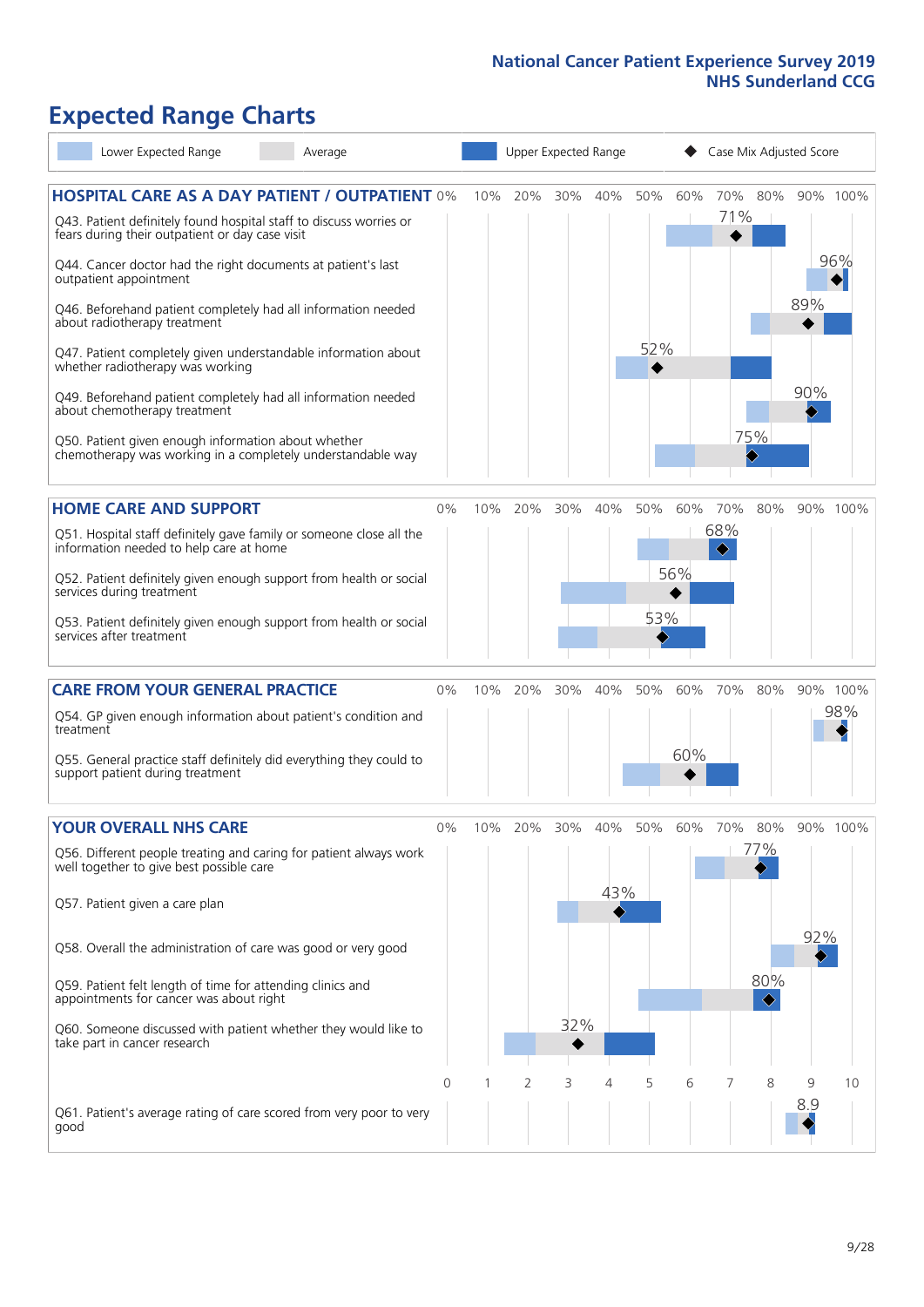### **Comparability Tables**

\* Indicates where a score has been suppressed because there are less than 21 responses.

\*\* No score available for 2018.

 $\triangle$  or  $\nabla$ 

Change 2018-2019: Indicates where 2019 score is significantly higher or lower than 2018 score Change Overall: Indicates significant change overall (2015, 2016, 2017, 2018 and 2019).

Adjusted Score below Lower Expected Range Adjusted Score between Upper and Lower Expected Ranges Adjusted Score above Upper Expected Range

|                                                                             |           |               | Unadjusted Scores |               |                                                  |         |               | Case Mix Adjusted Scores            |                |                   |
|-----------------------------------------------------------------------------|-----------|---------------|-------------------|---------------|--------------------------------------------------|---------|---------------|-------------------------------------|----------------|-------------------|
|                                                                             | 2018<br>n | 2018<br>Score | 2019<br>n.        | 2019<br>Score | $\sqrt{(\text{Change})}$ Change<br>2018-<br>2019 | Overall | 2019<br>Score | Lower<br>Expected Expected<br>Range | Upper<br>Range | National<br>Score |
| <b>SEEING YOUR GP</b>                                                       |           |               |                   |               |                                                  |         |               |                                     |                |                   |
| Q1. Saw GP once or twice before being told they needed to go<br>to hospital | 324       | 81%           | 349               | 83%           |                                                  |         | 82%           | 75%                                 | 83%            | 79%               |
| Q2. Patient thought they were seen as soon as necessary                     | 461       | 89%           | 455               | 87%           |                                                  |         | 87%           | 81%                                 | 87%            | 84%               |
| <b>DIAGNOSTIC TESTS</b>                                                     |           |               |                   |               |                                                  |         |               |                                     |                |                   |

| O5. Received all the information needed about the test                    | $***$ | **  | 379 | 96% |  | 96% | 93% | 97% | 95% |
|---------------------------------------------------------------------------|-------|-----|-----|-----|--|-----|-----|-----|-----|
| Q6. The length of time waiting for the test to be done was<br>about right | 396   | 92% | 389 | 88% |  | 88% | 85% | 91% | 88% |
| Q7. Test results explained in completely understandable way               | 398   | 83% | 390 | 83% |  | 82% | 76% | 84% | 80% |

| <b>FINDING OUT WHAT WAS WRONG WITH YOU</b>                                                      |                 |     |     |     |     |     |     |     |
|-------------------------------------------------------------------------------------------------|-----------------|-----|-----|-----|-----|-----|-----|-----|
| Q10. Patient told they could bring a family member or friend<br>when first told they had cancer | 438             | 84% | 432 | 82% | 81% | 72% | 82% | 77% |
| Q11. Patient felt they were told sensitively that they had cancer                               | 461             | 84% | 457 | 90% | 89% | 83% | 89% | 86% |
| Q12. Patient completely understood the explanation of what<br>was wrong                         | 466             | 79% | 457 | 73% | 73% | 69% | 77% | 73% |
| Q13. Patient given easy to understand written information<br>about the type of cancer they had  | 42 <sup>1</sup> | 78% | 410 | 77% | 77% | 70% | 79% | 74% |

| <b>DECIDING THE BEST TREATMENT FOR YOU</b>                                                              |      |     |                 |     |     |     |     |     |
|---------------------------------------------------------------------------------------------------------|------|-----|-----------------|-----|-----|-----|-----|-----|
| Q14. Patient felt that treatment options were completely<br>explained                                   | 431  | 87% | 419             | 86% | 85% | 80% | 87% | 83% |
| Q15. Patient felt possible side effects were definitely explained<br>in an understandable way           | 456  | 79% | 445             | 79% | 78% | 69% | 77% | 73% |
| Q16. Patient definitely given practical advice and support in<br>dealing with side effects of treatment | 451  | 74% | 442             | 72% | 72% | 63% | 72% | 67% |
| Q17. Patient definitely told about side effects that could affect<br>them in the future                 | 429  | 63% | 417             | 66% | 65% | 52% | 62% | 57% |
| Q18. Patient definitely involved as much as they wanted in<br>decisions about care and treatment        | $**$ | **  | 45 <sup>1</sup> | 86% | 86% | 77% | 85% | 81% |

| <b>CLINICAL NURSE SPECIALIST (CNS)</b>                                                    |     |     |     |     |                 |     |     |     |
|-------------------------------------------------------------------------------------------|-----|-----|-----|-----|-----------------|-----|-----|-----|
| Q19. Patient given the name of a CNS who would support them<br>through their treatment    | 461 | 94% | 439 | 92% | 93%             | 89% | 95% | 92% |
| Q20. Patient found it very or quite easy to contact their CNS                             | 397 | 88% | 373 | 89% | 89 <sup>%</sup> | 81% | 89% | 85% |
| Q21. Patient got understandable answers to important<br>questions all or most of the time | 386 | 90% | 351 | 89% | 89%             | 84% | 91% | 87% |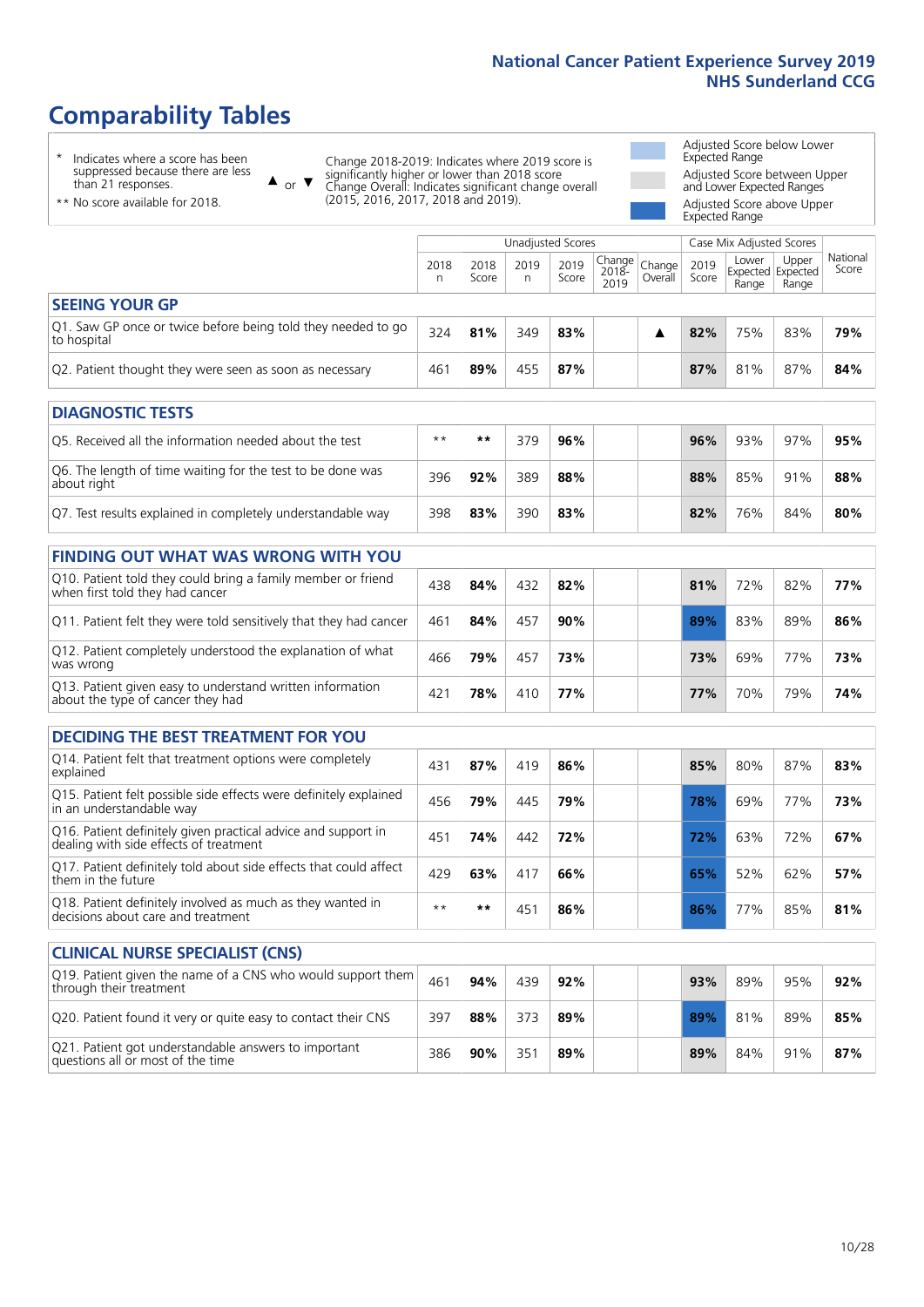### **Comparability Tables**

\* Indicates where a score has been suppressed because there are less than 21 responses.

\*\* No score available for 2018.

 $\triangle$  or  $\nabla$ 

Change 2018-2019: Indicates where 2019 score is significantly higher or lower than 2018 score Change Overall: Indicates significant change overall (2015, 2016, 2017, 2018 and 2019).

Adjusted Score below Lower Expected Range Adjusted Score between Upper and Lower Expected Ranges Adjusted Score above Upper Expected Range

|                                                                                                                   |              |               | <b>Unadjusted Scores</b> |               |                         |                   |               | Case Mix Adjusted Scores |                                     |                   |
|-------------------------------------------------------------------------------------------------------------------|--------------|---------------|--------------------------|---------------|-------------------------|-------------------|---------------|--------------------------|-------------------------------------|-------------------|
|                                                                                                                   | 2018<br>n    | 2018<br>Score | 2019<br>n.               | 2019<br>Score | Change<br>2018-<br>2019 | Change<br>Overall | 2019<br>Score | Lower<br>Range           | Upper<br>Expected Expected<br>Range | National<br>Score |
| <b>SUPPORT FOR PEOPLE WITH CANCER</b>                                                                             |              |               |                          |               |                         |                   |               |                          |                                     |                   |
| Q22. Hospital staff gave information about support or self-help<br>groups for people with cancer                  | 375          | 87%           | 359                      | 87%           |                         |                   | 88%           | 85%                      | 91%                                 | 88%               |
| Q23. Hospital staff discussed or gave information about the<br>impact cancer could have on day to day activities  | 349          | 84%           | 331                      | 88%           |                         |                   | 87%           | 80%                      | 88%                                 | 84%               |
| Q24. Hospital staff gave information on getting financial help or<br>possible benefits                            | 284          | 65%           | 288                      | 66%           |                         |                   | 67%           | 57%                      | 69%                                 | 63%               |
| Q25. Hospital staff told patient they could get free prescriptions                                                | 224          | 83%           | 209                      | 81%           |                         |                   | 82%           | 77%                      | 87%                                 | 82%               |
| <b>OPERATIONS</b>                                                                                                 |              |               |                          |               |                         |                   |               |                          |                                     |                   |
| Q27. Beforehand, patient had all the information needed about<br>the operation                                    | 226          | 98%           | 231                      | 95%           |                         |                   | 96%           | 94%                      | 99%                                 | 96%               |
| Q28. Afterwards, staff completely explained how operation had<br>gone in understandable way                       | 230          | 83%           | 230                      | 80%           |                         |                   | 80%           | 74%                      | 84%                                 | 79%               |
| <b>HOSPITAL CARE AS AN INPATIENT</b>                                                                              |              |               |                          |               |                         |                   |               |                          |                                     |                   |
| Q30. Hospital staff didn't talk in front of patient as if patient<br>wasn't there                                 | $\star\star$ | **            | 190                      | 81%           |                         |                   | 82%           | 78%                      | 89%                                 | 84%               |
| Q31. Patient had confidence and trust in all doctors treating<br>them                                             | $* *$        | **            | 189                      | 86%           |                         |                   | 86%           | 79%                      | 89%                                 | 84%               |
| Q32. Patient's family or someone close definitely felt able to talk<br>to a doctor                                | $\star\star$ | **            | 161                      | 80%           |                         |                   | 80%           | 65%                      | 79%                                 | 72%               |
| Q33. Patient had confidence and trust in all the ward nurses<br>treating them                                     | $***$        | **            | 190                      | 81%           |                         |                   | 81%           | 68%                      | 80%                                 | 74%               |
| Q34. Patient thought there were always or nearly always<br>enough nurses on duty to care for them                 | $***$        | **            | 189                      | 68%           |                         |                   | 68%           | 58%                      | 71%                                 | 64%               |
| Q35. All hospital staff asked patient what name they prefer to<br>be called by                                    | $\star\star$ | **            | 187                      | 75%           |                         |                   | 74%           | 62%                      | 80%                                 | 71%               |
| Q36. Patient always given enough privacy when discussing<br>condition or treatment                                | $\star\star$ | **            | 190                      | 85%           |                         |                   | 85%           | 79%                      | 90%                                 | 85%               |
| Q37. Patient definitely found hospital staff to discuss worries or<br>fears during their inpatient visit          | $\star\star$ | **            | 127                      | 53%           |                         |                   | 52%           | 43%                      | 61%                                 | 52%               |
| Q38. Hospital staff definitely did everything they could to help<br>control pain                                  | $\star\star$ | **            | 170                      | 86%           |                         |                   | 86%           | 77%                      | 88%                                 | 83%               |
| Q39. Patient always felt they were treated with respect and<br>dignity while in hospital                          | $\star\star$ | **            | 191                      | 86%           |                         |                   | 86%           | 83%                      | 92%                                 | 88%               |
| Q40. Patient given clear written information about what should<br>or should not do after leaving hospital         | $\star\star$ | **            | 177                      | 92%           |                         |                   | 92%           | 81%                      | 91%                                 | 86%               |
| Q41. Hospital staff told patient who to contact if worried about<br>condition or treatment after leaving hospital | $**$         | **            | 187                      | 95%           |                         |                   | 95%           | 91%                      | 98%                                 | 94%               |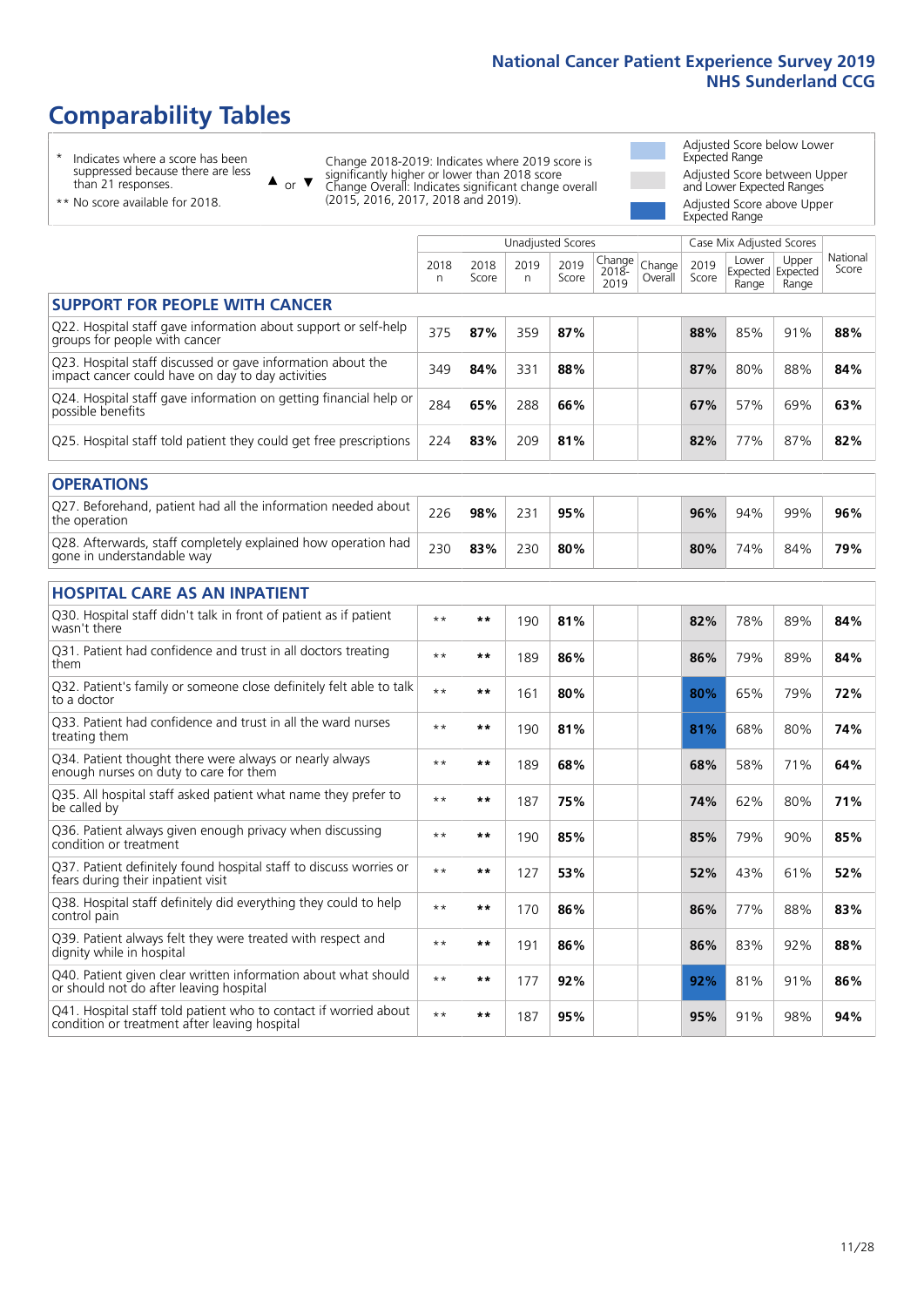### **Comparability Tables**

\* Indicates where a score has been suppressed because there are less than 21 responses.

\*\* No score available for 2018.

or  $\blacktriangledown$  $\blacktriangle$ 

Change 2018-2019: Indicates where 2019 score is significantly higher or lower than 2018 score Change Overall: Indicates significant change overall (2015, 2016, 2017, 2018 and 2019).

Adjusted Score below Lower Expected Range Adjusted Score between Upper and Lower Expected Ranges Adjusted Score above Upper Expected Range

|                                                                                                                       |           |               | Unadjusted Scores |               |                            |                   |               | Case Mix Adjusted Scores            |                |                   |
|-----------------------------------------------------------------------------------------------------------------------|-----------|---------------|-------------------|---------------|----------------------------|-------------------|---------------|-------------------------------------|----------------|-------------------|
|                                                                                                                       | 2018<br>n | 2018<br>Score | 2019<br>n         | 2019<br>Score | Change<br>$2018 -$<br>2019 | Change<br>Overall | 2019<br>Score | Lower<br>Expected Expected<br>Range | Upper<br>Range | National<br>Score |
| <b>HOSPITAL CARE AS A DAY PATIENT / OUTPATIENT</b>                                                                    |           |               |                   |               |                            |                   |               |                                     |                |                   |
| Q43. Patient definitely found hospital staff to discuss worries or<br>fears during their outpatient or day case visit | 363       | 76%           | 330               | 72%           |                            |                   | 71%           | 66%                                 | 75%            | 71%               |
| Q44. Cancer doctor had the right documents at patient's last<br>outpatient appointment                                | 415       | 97%           | 398               | 96%           |                            |                   | 96%           | 94%                                 | 98%            | 96%               |
| Q46. Beforehand patient completely had all information needed<br>about radiotherapy treatment                         | 94        | 88%           | 104               | 89%           |                            |                   | 89%           | 80%                                 | 93%            | 86%               |
| Q47. Patient completely given understandable information<br>about whether radiotherapy was working                    | 76        | 64%           | 87                | 53%           |                            |                   | 52%           | 50%                                 | 70%            | 60%               |
| Q49. Beforehand patient completely had all information needed<br>about chemotherapy treatment                         | 236       | 89%           | 224               | 90%           |                            |                   | 90%           | 80%                                 | 89%            | 84%               |
| Q50. Patient given enough information about whether<br>chemotherapy was working in a completely understandable way    | 224       | 78%           | 207               | 75%           |                            |                   | 75%           | 61%                                 | 74%            | 68%               |
| <b>HOME CARE AND SUPPORT</b>                                                                                          |           |               |                   |               |                            |                   |               |                                     |                |                   |
| Q51. Hospital staff definitely gave family or someone close all<br>the information needed to help care at home        | 403       | 65%           | 387               | 68%           |                            |                   | 68%           | 55%                                 | 65%            | 60%               |
| Q52. Patient definitely given enough support from health or<br>social services during treatment                       | 258       | 63%           | 249               | 55%           |                            |                   | 56%           | 44%                                 | 60%            | 52%               |
| Q53. Patient definitely given enough support from health or<br>social services after treatment                        | 168       | 56%           | 153               | 52%           |                            |                   | 53%           | 37%                                 | 53%            | 45%               |
| <b>CARE FROM YOUR GENERAL PRACTICE</b>                                                                                |           |               |                   |               |                            |                   |               |                                     |                |                   |
| Q54. GP given enough information about patient's condition<br>and treatment                                           | 413       | 97%           | 384               | 97%           |                            |                   | 98%           | 93%                                 | 97%            | 95%               |
| Q55. General practice staff definitely did everything they could<br>to support patient during treatment               | 330       | 61%           | 312               | 60%           |                            |                   | 60%           | 53%                                 | 64%            | 58%               |
| <b>YOUR OVERALL NHS CARE</b>                                                                                          |           |               |                   |               |                            |                   |               |                                     |                |                   |
| Q56. Different people treating and caring for patient always<br>work well together to give best possible care         | $***$     | $***$         | 430               | 78%           |                            |                   | 77%           | 69%                                 | 77%            | 73%               |
| Q57. Patient given a care plan                                                                                        | 367       | 44%           | 337               | 44%           |                            |                   | 43%           | 32%                                 | 43%            | 38%               |
| Q58. Overall the administration of care was good or very good                                                         | 466       | 95%           | 453               | 92%           |                            |                   | 92%           | 86%                                 | 92%            | 89%               |
| Q59. Patient felt length of time for attending clinics and<br>appointments for cancer was about right                 | 465       | 80%           | 447               | 80%           |                            |                   | 80%           | 63%                                 | 76%            | 69%               |
| Q60. Someone discussed with patient whether they would like<br>to take part in cancer research                        | 443       | 34%           | 411               | 31%           |                            | ▲                 | 32%           | 22%                                 | 39%            | 30%               |
|                                                                                                                       |           |               |                   |               |                            |                   |               |                                     |                |                   |

Q61. Patient's average rating of care scored from very poor to very good <sup>461</sup> **9.0** <sup>438</sup> **8.9 8.9** 8.7 8.9 **8.8**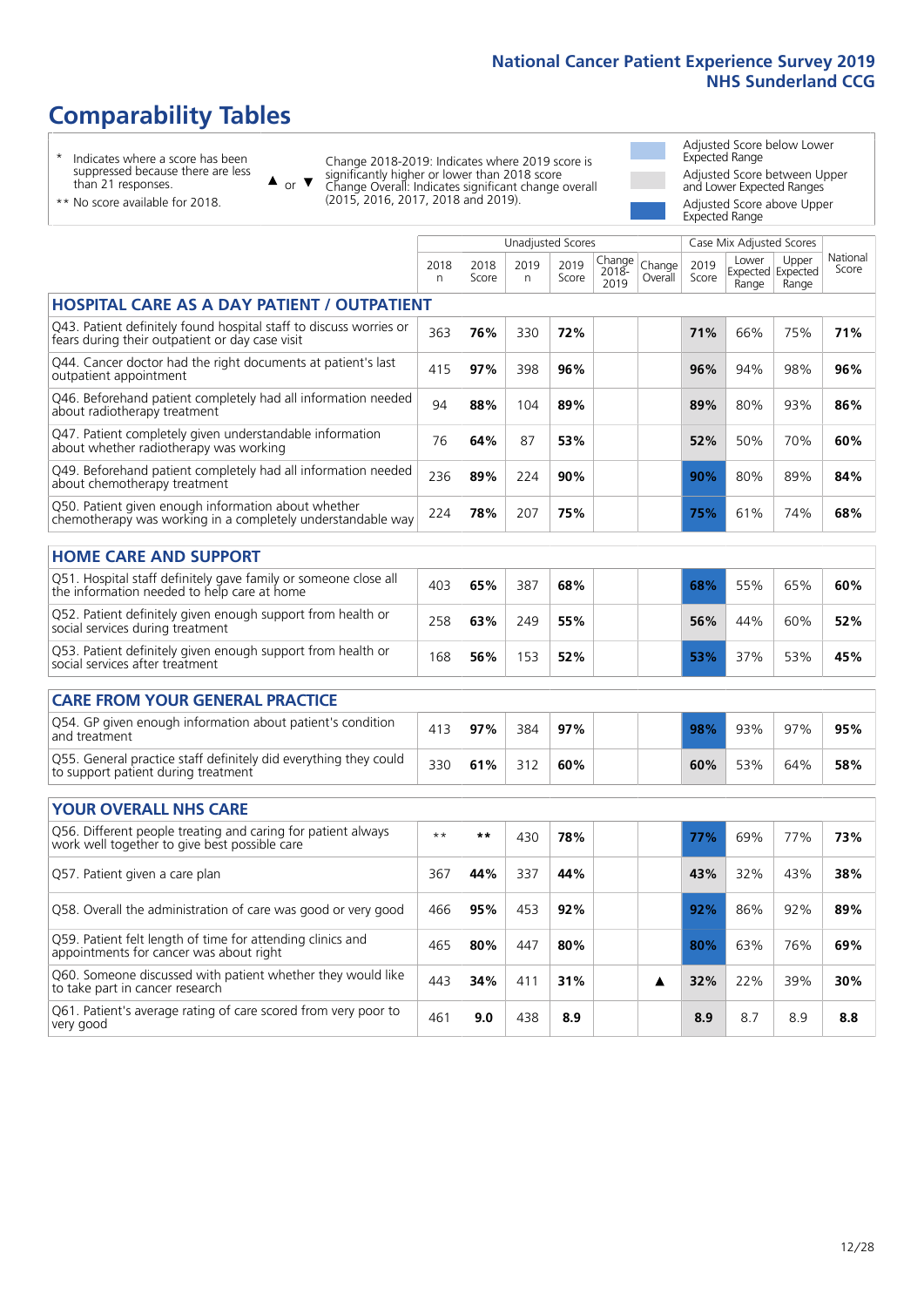### **Tumour Type Tables**

- \* Indicates where a score has been suppressed because there are less than 21 responses.
- n.a. Indicates that there were no respondents for that tumour group.

| <b>SEEING YOUR GP</b>                           |                                                                  |              |               |                   |                   |               |                  |      | Tumour Group |         |                                                 |                 |            |             |                |
|-------------------------------------------------|------------------------------------------------------------------|--------------|---------------|-------------------|-------------------|---------------|------------------|------|--------------|---------|-------------------------------------------------|-----------------|------------|-------------|----------------|
|                                                 |                                                                  | Brain<br>CNS | <b>Breast</b> | Colorectal<br>LGT | ত<br>Gynaecologic | Haematologica | Head and<br>Neck | Dung | Prostate     | Sarcoma | Skin                                            | Upper<br>Gastro | Urological | Other       | All<br>Cancers |
| Q1. Saw GP once or twice before being told they | <b>CCG</b>                                                       | $\star$      |               | 97% 75%           |                   | 82%           | $\star$          |      | 73% 80%      | n.a.    | $\star$                                         | $\star$         |            | 92% 76% 83% |                |
| needed to go to hospital                        | National 59% 94% 75% 77% 67% 79% 71% 82% 71% 90% 74% 83% 74% 79% |              |               |                   |                   |               |                  |      |              |         |                                                 |                 |            |             |                |
| Q2. Patient thought they were seen as soon as   | <b>CCG</b>                                                       | $\star$      |               | 91% 88% 95% 90%   |                   |               | $\ast$           |      | 83% 88%      | n.a.    | $\star$                                         | $\star$         |            | 93% 82% 87% |                |
| necessary                                       | National                                                         | 79%          |               |                   |                   |               |                  |      |              |         | 89% 83% 81% 82% 81% 84% 86% 69% 85% 79% 85% 79% |                 |            |             | <u>84%</u>     |

#### **DIAGNOSTIC TESTS** Tumour Group

|                                                   |                                                                  | Brain   | <b>Breast</b> | Colorectal<br>LGT | Gynaecological | ᠊ᢛ<br>aematologic | Head and<br>Neck | Lung | Prostate | Sarcoma | Skin    | Upper<br>Gastro                     | rological | Other        | All<br>Cancers |
|---------------------------------------------------|------------------------------------------------------------------|---------|---------------|-------------------|----------------|-------------------|------------------|------|----------|---------|---------|-------------------------------------|-----------|--------------|----------------|
| Q5. Received all the information needed about     | <b>CCG</b>                                                       | $\star$ |               | 95% 96%           |                | 100%              | $\ast$           |      | 93% 95%  | n.a.    | $\star$ |                                     |           | 96% 100% 96% |                |
| the test                                          | National                                                         | 93%     |               | 95% 95%           | 93%            | 95%               |                  |      |          |         |         | 93%   95%   95%   93%   96%   95%   | 95%       | 95%          | 95%            |
| Q6. The length of time waiting for the test to be | <b>CCG</b>                                                       | $\star$ |               | 87% 89%           |                | 84%               | $\star$          |      | 85% 98%  | n.a.    | $\star$ |                                     | 91%       | 96% 88%      |                |
| done was about right                              | National 84% 91% 88% 86%                                         |         |               |                   |                |                   |                  |      |          |         |         | 89% 88% 87% 87% 81% 87% 84% 87% 86% |           |              | 88%            |
| Q7. Test results explained in completely          | <b>CCG</b>                                                       | $\star$ |               | 87% 90%           |                | 79%               | $^\star$         |      | 76% 79%  | n.a.    | $\star$ |                                     |           | 80% 90% 83%  |                |
| understandable way                                | National 71% 83% 82% 77% 77% 79% 80% 80% 78% 84% 75% 80% 76% 80% |         |               |                   |                |                   |                  |      |          |         |         |                                     |           |              |                |

| <b>FINDING OUT WHAT WAS WRONG WITH YOU</b>        |            |         |               |                             |                     |                   |                  |             | <b>Tumour Group</b> |         |         |                     |            |         |                |
|---------------------------------------------------|------------|---------|---------------|-----------------------------|---------------------|-------------------|------------------|-------------|---------------------|---------|---------|---------------------|------------|---------|----------------|
|                                                   |            | Brain   | <b>Breast</b> | olorectal.<br>LGT<br>$\cup$ | Gynaecological      | aematologica<br>Ĩ | Head and<br>Neck | Lung        | Prostate            | Sarcoma | Skin    | Upper<br>Gastro     | Urological | Other   | All<br>Cancers |
| Q10. Patient told they could bring a family       | CCG        | $\star$ | 80%           | 92%                         |                     | 76%               | $\star$          | 91% 84%     |                     | n.a.    | $\star$ | $\star$             | 82%        | 86%     | 82%            |
| member or friend when first told they had cancer  | National   | 85%     | 82%           | 82%                         | 71%                 | 71%               | 71%              | 77%         | 79%                 | 73%     | 69%     | 76%                 | 73%        | 75%     | 77%            |
| Q11. Patient felt they were told sensitively that | CCG        | $\star$ | 94%           | 94%                         | 90%                 | 86%               | $\star$          | 83% 82%     |                     | n.a.    | $\ast$  | $\star$             | 92%        | 94%     | 90%            |
| they had cancer                                   | National   | 79%     |               |                             | 89% 87% 82% 84% 87% |                   |                  |             |                     |         |         | 83% 86% 84% 89% 81% |            | 84% 83% | 86%            |
| Q12. Patient completely understood the            | <b>CCG</b> | $\star$ |               | 75% 84%                     | 86%                 | 62%               | $\star$          |             | 74% 68%             | n.a.    |         |                     | 68%        | 76%     | 73%            |
| explanation of what was wrong                     | National   | 66%     | 77%           | 79%                         | 73%                 | 60%               |                  | 78% 76% 79% |                     | 67%     | 80%     | 70%                 | 77%        | 70%     | 73%            |
| Q13. Patient given easy to understand written     | CCG        | $\star$ | 72%           | 86%                         | 95%                 | 76%               | $\star$          |             | 76% 84%             | n.a.    | $\star$ | $\star$             |            | 70% 73% | 77%            |
| information about the type of cancer they had     | National   | 66%     | 78%           | 73%                         | 71%                 | 76%               |                  | 69% 67% 83% |                     |         | 67% 84% | 67%                 | 74%        | 65%     | 74%            |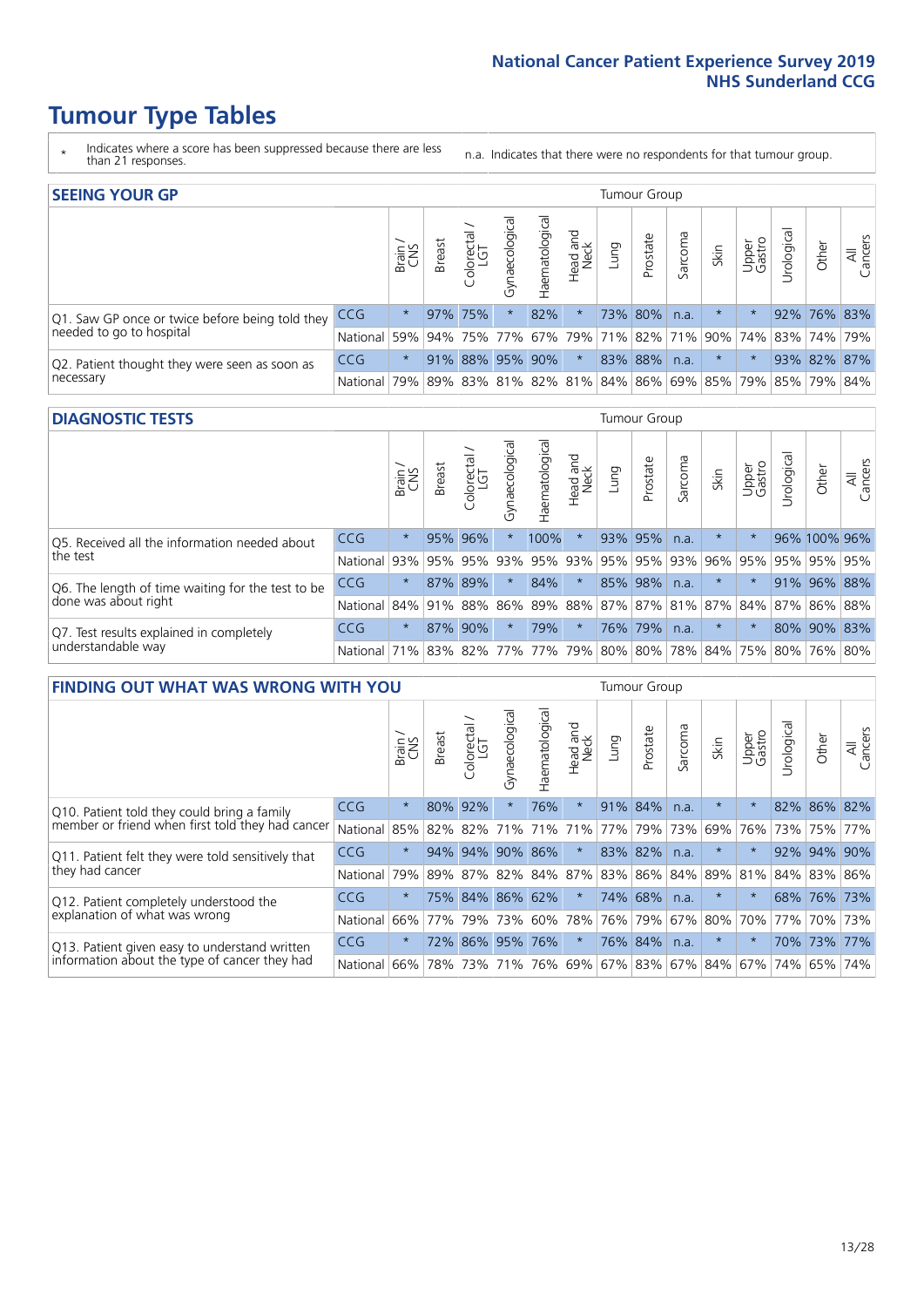### **Tumour Type Tables**

- \* Indicates where a score has been suppressed because there are less than 21 responses.
- n.a. Indicates that there were no respondents for that tumour group.

| <b>DECIDING THE BEST TREATMENT FOR YOU</b>         |            |         |               |                       |                |                |                        |      | <b>Tumour Group</b> |         |                                     |                 |            |             |                |
|----------------------------------------------------|------------|---------|---------------|-----------------------|----------------|----------------|------------------------|------|---------------------|---------|-------------------------------------|-----------------|------------|-------------|----------------|
|                                                    |            | Brain   | <b>Breast</b> | olorectal<br>LGT<br>Ũ | Gynaecological | Haematological | ad and<br>Neck<br>Head | Lung | Prostate            | Sarcoma | Skin                                | Upper<br>Gastro | Jrological | Other       | All<br>Cancers |
| Q14. Patient felt that treatment options were      | CCG        | $\star$ | 85%           | 98%                   | $\star$        | 84%            | $\star$                |      | 81% 80%             | n.a.    | $\ast$                              | $\star$         |            | 85% 89%     | 86%            |
| completely explained                               | National   | 85%     | 85%           | 85%                   | 85%            | 82%            | 87%                    |      | 84% 83%             | 83%     | 89%                                 | 81%             |            | 83% 79% 83% |                |
| Q15. Patient felt possible side effects were       | <b>CCG</b> | $\star$ | 78%           | 88%                   | 71%            | 83%            | $\star$                |      | 85% 71%             | n.a.    | $\star$                             | $\star$         |            | 67% 87%     | 79%            |
| definitely explained in an understandable way      | National   | 69%     | 74%           | 76%                   | 75%            | 69%            | 73%                    |      | 74% 73%             | 73%     | 77%                                 | 72%             | 71%        | 70%         | 73%            |
| Q16. Patient definitely given practical advice and | <b>CCG</b> | $\star$ | <b>71%</b>    | 83%                   | 76%            | 64%            | $\star$                |      | 80% 67%             | n.a.    |                                     | $\star$         |            | 67% 81% 72% |                |
| support in dealing with side effects of treatment  | National   | 63%     | 70%           | 70%                   | 69%            | 65%            | 70%                    |      | 69% 65%             | 66%     | 71%                                 | 66%             |            | 63% 64%     | 67%            |
| Q17. Patient definitely told about side effects    | CCG        | $\star$ | 62%           | 81%                   | $\star$        | 64%            | $\star$                |      | 64% 69%             | n.a.    | $\star$                             | $\star$         |            | 57% 70%     | 66%            |
| that could affect them in the future               | National   | 62%     | 57%           | 59%                   | 56%            | 51%            | 64%                    |      | 56% 66%             | 54%     | 66%                                 | 53%             | 56%        | 52%         | 57%            |
| Q18. Patient definitely involved as much as they   | CCG        | $\star$ | $86\%$        | 92%                   |                | 71% 88%        | $\ast$                 |      | 82% 90%             | n.a.    | $\ast$                              | $\star$         |            | 81% 88% 86% |                |
| wanted in decisions about care and treatment       | National   | 79%     |               |                       |                |                |                        |      |                     |         | 81% 83% 81% 80% 81% 81% 84% 81% 87% | 79%             |            | 79% 78% 81% |                |

#### **CLINICAL NURSE SPECIALIST (CNS)** Tumour Group

|                                             |            | Brain   | Breast    | olorectal<br>LGT<br>U | $\sigma$<br>aecologic<br>Š                  | ক<br>aematologic<br>工 | Head and<br>Neck | Lung | Prostate | Sarcoma | Skin    | Upper<br>Gastro                     | σ<br>rologica | Other       | All<br>ancers<br>$\cup$ |
|---------------------------------------------|------------|---------|-----------|-----------------------|---------------------------------------------|-----------------------|------------------|------|----------|---------|---------|-------------------------------------|---------------|-------------|-------------------------|
| Q19. Patient given the name of a CNS who    | <b>CCG</b> | $\star$ |           |                       | 90% 94% 100% 93%                            |                       | $\star$          |      | 96% 96%  | n.a.    | $\star$ |                                     |               | 93% 88% 92% |                         |
| would support them through their treatment  | National   | 95%     |           |                       | 95% 92% 95% 92% 91% 94% 91% 91% 91% 92% 93% |                       |                  |      |          |         |         |                                     | 85%           | 89%         | 92%                     |
| Q20. Patient found it very or quite easy to | <b>CCG</b> | $\star$ |           |                       | 91% 95% 86% 85%                             |                       | $\star$          |      | 95% 79%  | n.a.    | $\star$ | $\star$                             |               | 89% 92% 89% |                         |
| contact their CNS                           | National   |         |           |                       | 86% 84% 88% 85% 87% 86% 86% 80% 86% 90% 85% |                       |                  |      |          |         |         |                                     |               | 83% 83%     | 85%                     |
| Q21. Patient got understandable answers to  | CCG        | $\star$ | 93%       | 95%                   |                                             | 81%                   | $\ast$           |      | 95% 80%  | n.a.    | $\star$ | $\star$                             |               | 80% 91%     | 89%                     |
| important questions all or most of the time | National I |         | 82%   87% | 89%                   | 86%                                         |                       |                  |      |          |         |         | 89% 88% 86% 87% 87% 93% 86% 87% 86% |               |             | 87%                     |

| <b>SUPPORT FOR PEOPLE WITH CANCER</b>                                                             |            |         |               |            |                |                |                         |      | <b>Tumour Group</b> |         |         |                 |            |          |                |
|---------------------------------------------------------------------------------------------------|------------|---------|---------------|------------|----------------|----------------|-------------------------|------|---------------------|---------|---------|-----------------|------------|----------|----------------|
|                                                                                                   |            | Brain   | <b>Breast</b> | Colorectal | Gynaecological | Haematological | ead and<br>Neck<br>Head | Lung | Prostate            | Sarcoma | Skin    | Upper<br>Gastro | Jrological | Other    | All<br>Cancers |
| Q22. Hospital staff gave information about<br>support or self-help groups for people with         | <b>CCG</b> | $\star$ | 85%           | 93%        | $\star$        | 83%            | $\star$                 | 83%  | 90%                 | n.a.    | $\star$ | $\star$         | 90%        | 86%      | 87%            |
| cancer                                                                                            | National   | 92%     | 92%           | 88%        | 87%            | 86%            | 88%                     |      | 87% 91%             | 86%     | 90%     | 88%             | 81%        | 83%      | 88%            |
| Q23. Hospital staff discussed or gave information<br>about the impact cancer could have on day to | CCG        | $\star$ | 85%           | 92%        | $\star$        | 86%            | $\star$                 |      | 89% 94%             | n.a.    | $\star$ | $\star$         | 88%        | 85%      | 88%            |
| day activities                                                                                    | National   | 84%     | 86%           | 85%        | 82%            | 84%            | 84%                     | 83%  | 88%                 | 81%     | 86%     | 83%             | 78%        | 79%      | 84%            |
| Q24. Hospital staff gave information on getting                                                   | CCG        | $\star$ | 62%           | 74%        |                | 57%            | $\ast$                  | 90%  | 58%                 | n.a.    | $\star$ | $\star$         |            | 54% 60%  | 66%            |
| financial help or possible benefits                                                               | National   | 78%     | 68%           | 61%        | 66%            | 61%            | 67%                     | 72%  | 55%                 | 64%     | 60%     | 64%             | 47%        | 59%      | 63%            |
| Q25. Hospital staff told patient they could get                                                   | CCG        | $\star$ | 77%           | 88%        | $\star$        | 89%            | $^\star$                | 95%  | $\star$             | n.a.    | $\star$ | $\star$         | $\star$    | $^\star$ | 81%            |
| free prescriptions                                                                                | National   | 82%     |               | 81% 83%    | 79%            |                | 87% 84% 86% 80%         |      |                     | 78%     | 71%     | 84%             | 73%        | 81%      | 82%            |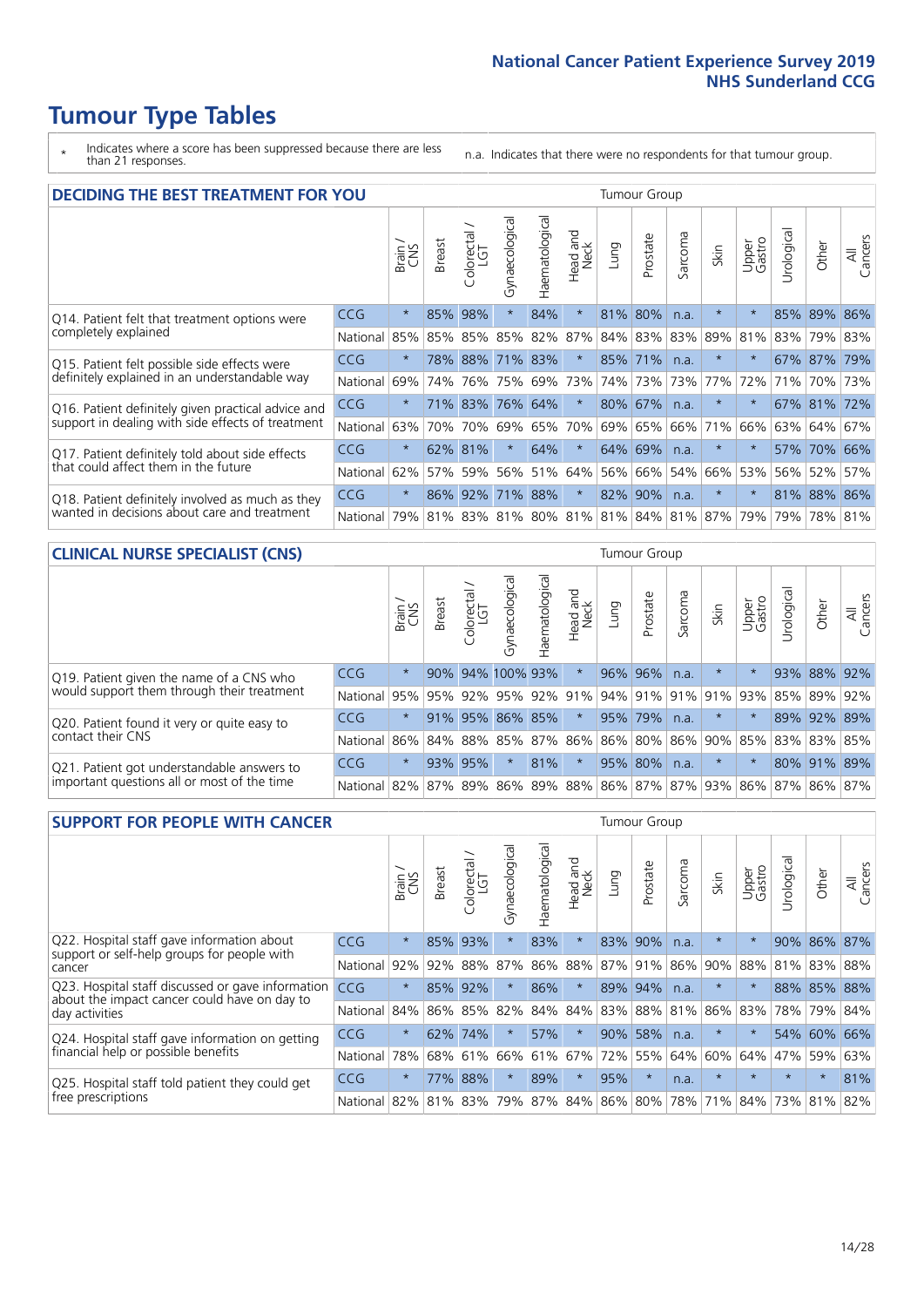### **Tumour Type Tables**

- \* Indicates where a score has been suppressed because there are less than 21 responses.
- n.a. Indicates that there were no respondents for that tumour group.

| <b>OPERATIONS</b>                                |            |         |               |                             |                       |                |                         |         | Tumour Group |         |                 |                 |                       |         |                |
|--------------------------------------------------|------------|---------|---------------|-----------------------------|-----------------------|----------------|-------------------------|---------|--------------|---------|-----------------|-----------------|-----------------------|---------|----------------|
|                                                  |            | Brain   | <b>Breast</b> | olorectal.<br>LGT<br>$\cup$ | ক<br>haecologic<br>δħ | Haematological | Head and<br>Neck        | Fung    | Prostate     | Sarcoma | Skin            | Upper<br>Gastro | $\sigma$<br>Jrologica | Other   | All<br>Cancers |
| Q27. Beforehand, patient had all the information | <b>CCG</b> | $\star$ |               | 98% 97%                     | $\star$               | $\star$        | $\star$                 | $\star$ | $\star$      | n.a.    | $\star$         | $\star$         | 96%                   | $\ast$  | 95%            |
| needed about the operation                       | National   | 96%     | 97%           | 96%                         | 96%                   |                | 94% 96% 95% 97% 95% 96% |         |              |         |                 | $96\%$          |                       | 95% 95% | 96%            |
| Q28. Afterwards, staff completely explained how  | <b>CCG</b> | $\star$ |               | 72% 89%                     | $\star$               |                | $\star$                 | $\star$ | $\star$      | n.a.    | $\star$         | $\star$         | 77%                   | $\star$ | 80%            |
| operation had gone in understandable way         | National   | 76%     |               | 79% 83%                     | 79%                   |                | 78% 79%                 |         |              |         | 79% 78% 80% 82% | 79%             |                       | 76% 77% | 79%            |

#### **HOSPITAL CARE AS AN INPATIENT** Tumour Group

|                                                                                                   |          | Brain   | Breast  | $\overline{\phantom{0}}$<br>Colorectal /<br>LGT | Gynaecological | Haematological          | Head and<br><b>Neck</b> | Lung    | Prostate | Sarcoma | Skin    | Upper<br>Gastro | Urological | Other   | All<br>Cancers |
|---------------------------------------------------------------------------------------------------|----------|---------|---------|-------------------------------------------------|----------------|-------------------------|-------------------------|---------|----------|---------|---------|-----------------|------------|---------|----------------|
| Q30. Hospital staff didn't talk in front of patient                                               | CCG      | $\star$ | 75%     | 76%                                             | $\star$        | $\star$                 | $\star$                 | $\star$ | $\star$  | n.a.    | $\star$ | $\star$         | 80%        | $\star$ | 81%            |
| as if patient wasn't there                                                                        | National | 81%     | 86%     | 81%                                             | 83%            | 84%                     | 83%                     | 81%     | 88%      | 86%     | 86%     | 81%             | 83%        | 82%     | 84%            |
| Q31. Patient had confidence and trust in all                                                      | CCG      | $\star$ |         | 92% 97%                                         | $\star$        | $\star$                 | $\star$                 | $\star$ | $\star$  | n.a.    | $\star$ | $\star$         | 77%        | $\star$ | 86%            |
| doctors treating them                                                                             | National | 82%     |         | 83% 85%                                         | 83%            | 82%                     |                         | 87% 83% | 89%      | 86%     |         | 85% 81%         | 85%        | 80%     | 84%            |
| Q32. Patient's family or someone close definitely                                                 | CCG      | $\star$ | 90%     | 93%                                             | $\star$        | $\star$                 | $\star$                 | $\star$ | $\star$  | n.a.    | $\star$ |                 | 81%        | $\star$ | 80%            |
| felt able to talk to a doctor                                                                     | National | 67%     | 72%     | 73%                                             | 72%            | 74%                     | 75%                     | 74%     | 72%      | 71%     | 74%     | 73%             | 71%        | 69%     | 72%            |
| Q33. Patient had confidence and trust in all the<br>ward nurses treating them                     | CCG      | $\star$ | 75%     | 97%                                             | $\star$        | $\star$                 | $\star$                 | $\star$ | $\star$  | n.a.    | $\star$ | $\star$         | 71%        | $\star$ | 81%            |
|                                                                                                   | National | 72%     | 73%     | 72%                                             | 71%            | 77%                     |                         | 75% 77% | 79%      | 74%     | 75%     | 73%             | 77%        | 69%     | 74%            |
| Q34. Patient thought there were always or nearly<br>always enough nurses on duty to care for them | CCG      | $\star$ | 70%     | 76%                                             | $\star$        | $\star$                 | $\star$                 | $\star$ | $\star$  | n.a.    | $\star$ | $\star$         | 77%        | $\star$ | 68%            |
|                                                                                                   | National | 68%     | 64%     | 62%                                             | 63%            | 63%                     | 65%                     | 68%     | 72%      | 65%     | 70%     | 65%             | 66%        | 60%     | 64%            |
| Q35. All hospital staff asked patient what name<br>they prefer to be called by                    | CCG      | $\star$ | 55%     | 88%                                             | $\star$        | $\star$                 | $\star$                 | $\star$ | $\star$  | n.a.    | $\star$ | $\star$         | 66%        | $\star$ | 75%            |
|                                                                                                   | National | 68%     | 62%     | 74%                                             | 65%            | 72%                     |                         | 71% 76% | 72%      | 74%     | 70%     | 78%             | 76%        | 69%     | 71%            |
| Q36. Patient always given enough privacy when                                                     | CCG      | $\star$ | 84%     | 88%                                             | $\star$        | $\star$                 | $\star$                 | $\star$ | $\star$  | n.a.    | $\star$ | $\star$         | 89%        | $\star$ | 85%            |
| discussing condition or treatment                                                                 | National | 78%     | 84%     | 85%                                             | 81%            | 86%                     |                         | 87% 84% | 88%      | 84%     | 84%     | 84%             | 85%        | 82%     | 85%            |
| Q37. Patient definitely found hospital staff to                                                   | CCG      | $\star$ | $\star$ | 73%                                             | $\star$        | $\star$                 | $\star$                 | $\star$ | $\star$  | n.a.    | $\star$ | $\star$         | 48%        | $\star$ | 53%            |
| discuss worries or fears during their inpatient visit                                             | National | 45%     | 51%     | 55%                                             | 51%            | 56%                     |                         | 52% 49% | 53%      | 54%     |         | 51% 53%         | 49%        | 46%     | 52%            |
| Q38. Hospital staff definitely did everything they                                                | CCG      | $\star$ | 86%     | 94%                                             | $\star$        | $\star$                 | $\star$                 | $\star$ | $\star$  | n.a.    | $\star$ | $\star$         | 87%        | $\star$ | 86%            |
| could to help control pain                                                                        | National | 85%     | 83%     | 84%                                             | 82%            | 82%                     | 80%                     | 84%     | 85%      | 83%     | 85%     | 82%             | 81%        | 82%     | 83%            |
| Q39. Patient always felt they were treated with                                                   | CCG      | $\star$ | 84% 97% |                                                 | $\star$        | $\star$                 | $\star$                 | $\star$ | $\star$  | n.a.    | $\star$ |                 | 83%        | $\star$ | 86%            |
| respect and dignity while in hospital                                                             | National | 85%     | 87%     | 87%                                             | 85%            | 89%                     | 87%                     | 88%     | 91%      | 89%     | 89%     | 88%             | $90\%$     | 86%     | 88%            |
| Q40. Patient given clear written information<br>about what should or should not do after leaving  | CCG      | $\star$ | 91%     | 90%                                             | $\star$        | $\star$                 | $\star$                 | $\star$ | $\star$  | n.a.    | $\star$ | $\star$         | 91%        | $\star$ | 92%            |
| hospital                                                                                          | National | 80%     | 89%     | 86%                                             | 86%            | 83%                     |                         | 87% 82% | 91%      | 85%     |         | 90% 82%         | 87%        | 83%     | 86%            |
| Q41. Hospital staff told patient who to contact<br>if worried about condition or treatment after  | CCG      | $\star$ | 96%     | 97%                                             | $\star$        | $\star$                 | $\star$                 | $\star$ | $\star$  | n.a.    | $\star$ | $\star$         | 91%        | $\star$ | 95%            |
| leaving hospital                                                                                  | National | 94%     |         |                                                 |                | 95% 95% 93% 96% 93% 92% |                         |         | 96%      | 94%     |         | 95% 92%         |            | 92% 93% | 94%            |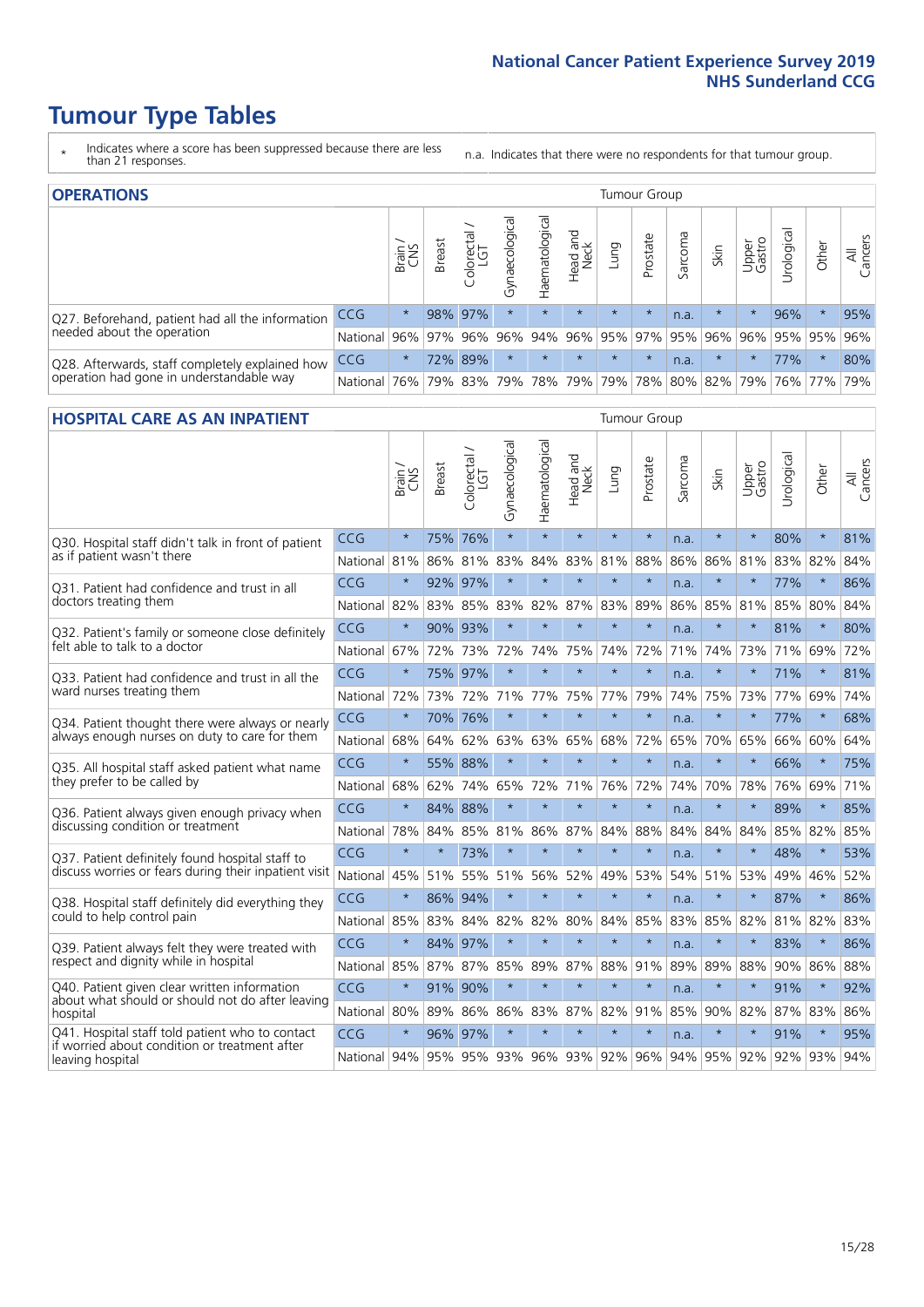### **Tumour Type Tables**

- \* Indicates where a score has been suppressed because there are less than 21 responses.
- n.a. Indicates that there were no respondents for that tumour group.

| <b>HOSPITAL CARE AS A DAY PATIENT / OUTPATIENT</b>                                                                    |            |         |               |                 |                |                |                                | <b>Tumour Group</b> |          |         |         |                 |            |         |                |  |
|-----------------------------------------------------------------------------------------------------------------------|------------|---------|---------------|-----------------|----------------|----------------|--------------------------------|---------------------|----------|---------|---------|-----------------|------------|---------|----------------|--|
|                                                                                                                       |            | Brain   | <b>Breast</b> | ╮<br>Colorectal | Gynaecological | Haematological | <b>Bad and</b><br>Neck<br>Head | Lung                | Prostate | Sarcoma | Skin    | Upper<br>Gastro | Urological | Other   | All<br>Cancers |  |
| Q43. Patient definitely found hospital staff to                                                                       | CCG        | $\star$ | 67%           | 81%             | $\star$        | 69%            | $\star$                        | 68%                 | 81%      | n.a.    | $\star$ | $\star$         | 64%        | 76%     | 72%            |  |
| discuss worries or fears during their outpatient or<br>day case visit                                                 | National   | 66%     | 68%           | 73%             | 70%            | 73%            | 72%                            | 70%                 | 74%      | 72%     | 72%     | 71%             | 67%        | 68%     | 71%            |  |
| Q44. Cancer doctor had the right documents at<br>patient's last outpatient appointment                                | CCG        | $\star$ | 99%           | 93%             | $\star$        | 98%            | $\star$                        |                     | 93% 100% | n.a.    |         |                 | 98%        | 87%     | 96%            |  |
|                                                                                                                       | National   | 94%     | 96%           | 96%             | 96%            | 97%            | 96%                            | 96%                 | 96%      | 96%     | 96%     | 94%             | 96%        | 95%     | 96%            |  |
| Q46. Beforehand patient completely had                                                                                | <b>CCG</b> | $\star$ | 92%           | $\star$         | $\star$        |                | $\star$                        | $\star$             | $\star$  | n.a.    | n.a.    | $\star$         | $\star$    | $\ast$  | 89%            |  |
| all information needed about radiotherapy<br>treatment                                                                | National   | 91%     | 88%           | 83%             | 88%            | 84%            | 86%                            | 86%                 | 88%      | 88%     | 84%     | 86%             | 83%        | 84%     | 86%            |  |
| Q47. Patient completely given understandable                                                                          | CCG        | $\star$ | 55%           | $\star$         |                |                | $\star$                        | $\star$             | $\star$  | n.a.    | n.a.    | $\star$         | $\star$    | $\ast$  | 53%            |  |
| information about whether radiotherapy was<br>working                                                                 | National   | 56%     | 60%           | 57%             | 61%            | 62%            | 63%                            | 59%                 | 60%      | 67%     | 57%     | 52%             | 59%        | 59%     | 60%            |  |
| Q49. Beforehand patient completely had all                                                                            | <b>CCG</b> | $\star$ | 87%           | 96%             | $\star$        | 92%            | $\star$                        | 94%                 | $\star$  | n.a.    | n.a.    |                 | 83%        | 95%     | 90%            |  |
| information needed about chemotherapy<br>treatment                                                                    | National   | 80%     | 82%           | 86%             | 87%            | 85%            | 79%                            | 84%                 | 86%      | 86%     | 90%     | 84%             | 85%        | 85%     | 84%            |  |
| Q50. Patient given enough information about<br>whether chemotherapy was working in a<br>completely understandable way | <b>CCG</b> | $\star$ | 67%           | 70%             | $\star$        | 90%            | $\ast$                         | 77%                 | $\star$  | n.a.    | n.a.    | $\star$         | $\star$    | $\star$ | 75%            |  |
|                                                                                                                       | National   | 54%     | 62%           | 64%             | 68%            | 75%            |                                | 57% 67%             | 66%      | 71%     | 79%     | 61%             | 68%        | 69%     | 68%            |  |

#### **HOME CARE AND SUPPORT** Tumour Group

|                                                                                                                   |            | Brain   | <b>Breast</b> | Colorectal<br>LGT | $\overline{\sigma}$<br>Gynaecologic | Haematological | Head and<br>Neck | <b>Lung</b>         | Prostate | Sarcoma | Skin        | Upper<br>Gastro | Urological | Other   | All<br>Cancers |
|-------------------------------------------------------------------------------------------------------------------|------------|---------|---------------|-------------------|-------------------------------------|----------------|------------------|---------------------|----------|---------|-------------|-----------------|------------|---------|----------------|
| Q51. Hospital staff definitely gave family or<br>someone close all the information needed to<br>help care at home | <b>CCG</b> | $\star$ |               | 58% 84%           | $\star$                             | 66%            | $\star$          | 70%                 | 69%      | n.a.    | $\star$     | $\star$         |            | 64% 67% | 68%            |
|                                                                                                                   | National   | 58%     |               | 58% 63%           | 57%                                 | 62%            |                  | 67% 59% 61% 62% 65% |          |         |             | 60%             | 59%        | 55%     | 60%            |
| Q52. Patient definitely given enough support<br>from health or social services during treatment                   | <b>CCG</b> | $\star$ | 45% 57%       |                   | $\star$                             | 47%            | $\star$          | 71% 46%             |          | n.a.    | $\star$     | $\star$         | 52%        | $\star$ | 55%            |
|                                                                                                                   | National   | 42%     | 52%           | 60%               |                                     |                | 45% 51% 59%      | 50%                 |          |         | 48% 53% 57% | 54%             | 48% 51%    |         | 52%            |
| Q53. Patient definitely given enough support<br>from health or social services after treatment                    | <b>CCG</b> | n.a.    | 41%           |                   | $\star$                             | 48%            | $\star$          | $\star$             | $\star$  | n.a.    | $\star$     | $\star$         | $\star$    | $\star$ | 52%            |
|                                                                                                                   | National l | 39%     | 41% 53%       |                   | 39%                                 | $ 43\% $       | 56%              | 40%                 | 46%      |         | 48% 59%     | 47%             | 44%        | 44%     | 45%            |

| <b>CARE FROM YOUR GENERAL PRACTICE</b>                                                                     |              |         |               |                        |               |                | <b>Tumour Group</b> |      |                                         |         |         |                 |                       |             |                |
|------------------------------------------------------------------------------------------------------------|--------------|---------|---------------|------------------------|---------------|----------------|---------------------|------|-----------------------------------------|---------|---------|-----------------|-----------------------|-------------|----------------|
|                                                                                                            |              | Brain,  | <b>Breast</b> | ╮<br>Colorectal<br>LGT | Gynaecologica | Haematological | Head and<br>Neck    | Lung | Prostate                                | Sarcoma | Skin    | Upper<br>Gastro | $\sigma$<br>Urologica | Other       | All<br>Cancers |
| Q54. GP given enough information about<br>patient's condition and treatment                                | CCG          | $\star$ |               | 96% 98%                |               | 94%            | $\star$             |      | 100%100%                                | n.a.    | $\star$ |                 |                       | 98% 97% 97% |                |
|                                                                                                            | National 91% |         |               |                        | 96% 95% 95%   |                |                     |      | 96% 94% 94% 96% 94% 96% 93% 95% 94% 95% |         |         |                 |                       |             |                |
| Q55. General practice staff definitely did<br>everything they could to support patient during<br>treatment | <b>CCG</b>   | $\star$ |               | 58% 63%                |               | 47%            | $\star$             |      | 45% 67%                                 | n.a.    | $\star$ |                 |                       | 61% 73% 60% |                |
|                                                                                                            | National 55% |         |               | 58% 59%                | 56%           |                |                     |      | 56% 59% 56% 64% 56% 65% 59%             |         |         |                 |                       | 59% 55% 58% |                |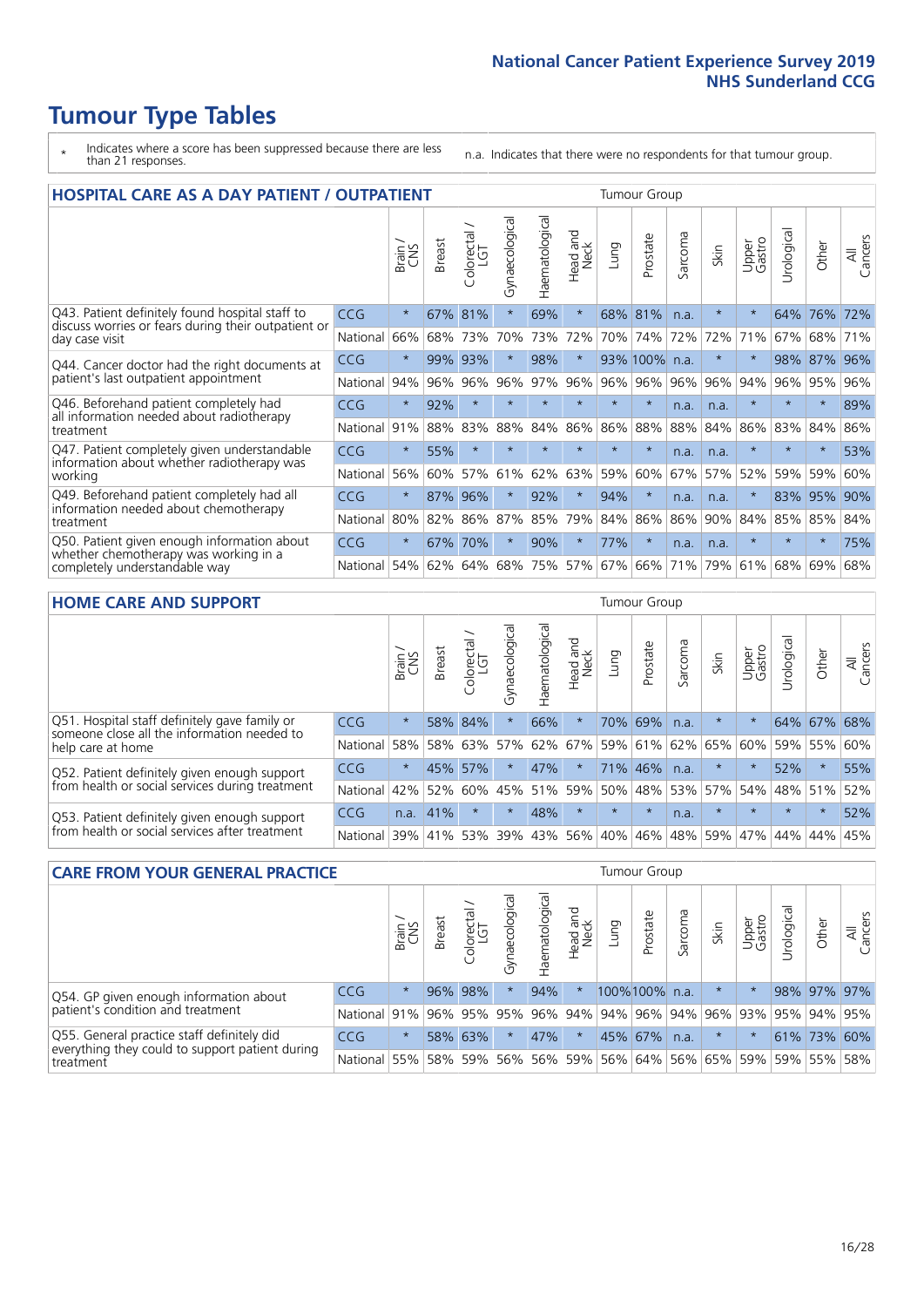### **Tumour Type Tables**

- \* Indicates where a score has been suppressed because there are less than 21 responses.
- n.a. Indicates that there were no respondents for that tumour group.

#### **YOUR OVERALL NHS CARE** THE CONSTRUCTION OF THE THROUP GROUP TUMOUR GROUP

| <u>UUN UTENTEE ITIIJ GANE</u>                                                                   |            |              |               |                       |                |                |                                 |         |          |                      |          |                 |                            |              |                |
|-------------------------------------------------------------------------------------------------|------------|--------------|---------------|-----------------------|----------------|----------------|---------------------------------|---------|----------|----------------------|----------|-----------------|----------------------------|--------------|----------------|
|                                                                                                 |            | Brain<br>CNS | <b>Breast</b> | olorectal<br>LGT<br>Û | Gynaecological | Haematological | <b>Bad and<br/>Neck</b><br>Head | Lung    | Prostate | arcoma<br>$\sqrt{ }$ | Skin     | Upper<br>Gastro | $\overline{c}$<br>Urologia | Other        | All<br>Cancers |
| Q56. Different people treating and caring for                                                   | <b>CCG</b> | $\star$      | 76%           | 83%                   |                | 75%            | $\star$                         | 81%     | 83%      | n.a.                 | $\star$  |                 | 68%                        | 84%          | 78%            |
| patient always work well together to give best<br>possible care                                 | National   | 60%          |               | 73% 73%               | 69%            | 75%            | 73%                             |         | 73% 75%  | 70%                  | 79%      | 69%             | 74%                        | 68%          | 73%            |
| Q57. Patient given a care plan                                                                  | <b>CCG</b> | $\star$      | 39%           | 48%                   |                | 40%            | $\star$                         | 46% 45% |          | n.a.                 | $\ast$   | $\star$         | 41%                        | 44% 44%      |                |
|                                                                                                 | National   | 36%          | 41%           | 40%                   | 34%            | 36%            | 39%                             | 36%     | 40%      | 34%                  | 44%      | 36%             | 33%                        | 31%          | 38%            |
| Q58. Overall the administration of care was good                                                | <b>CCG</b> | $\star$      | 91%           | 96%                   | 95% 95%        |                | $\star$                         | 89% 90% |          | n.a.                 | $^\star$ |                 |                            | 88% 100% 92% |                |
| or very good                                                                                    | National   | 85%          |               | 90% 88%               | 87% 91%        |                | 90%                             |         | 90% 88%  | 88%                  | 90%      | 86%             |                            | 85% 87% 89%  |                |
| Q59. Patient felt length of time for attending<br>clinics and appointments for cancer was about | <b>CCG</b> | $\star$      |               | 81% 87%               | 76%            | 75%            | $\star$                         | 78% 88% |          | n.a.                 | $\ast$   | $\star$         | 84%                        | 76% 80%      |                |
| right                                                                                           | National   | 58%          | 68%           | 73%                   | 66%            | 66%            | 71%                             | 71%     | 76%      | 68%                  | 73%      | 66%             | 75%                        | 64%          | 69%            |
| Q60. Someone discussed with patient whether                                                     | <b>CCG</b> | $\star$      | 39%           | 50%                   |                | 25%            | $\star$                         | 34% 28% |          | n.a.                 | $\ast$   |                 | 17%                        | 35%          | 31%            |
| they would like to take part in cancer research                                                 | National   | 42%          | 30%           | 32%                   | 31%            | 33%            | 21%                             | 34%     | 31%      | 36%                  | 20%      | 36%             | 21%                        | 32%          | 30%            |
| Q61. Patient's average rating of care scored from<br>very poor to very good                     | CCG        | $\star$      | 8.8           | 9.2                   | 9.1            | 9.0            | $\star$                         | 8.8     | 9.1      | n.a.                 | $\ast$   | $\star$         | 8.7                        | 9.0          | 8.9            |
|                                                                                                 | National   | 8.6          | 8.9           | 8.8                   | 8.7            | 8.9            | 8.8                             | 8.8     | 8.8      | 8.8                  | 8.9      | 8.7             | 8.7                        | 8.7          | 8.8            |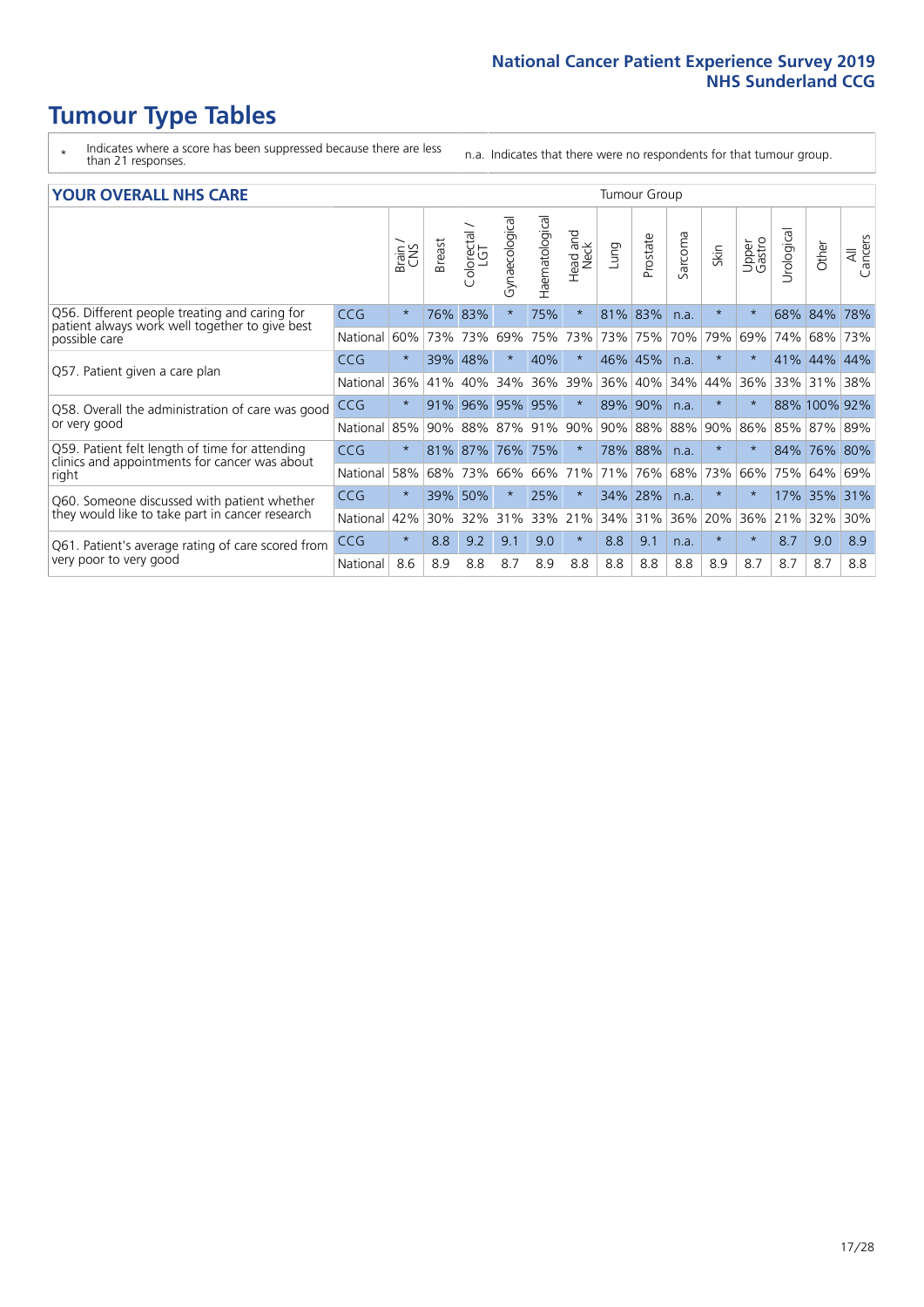### **Year on Year Charts**





#### **DIAGNOSTIC TESTS**





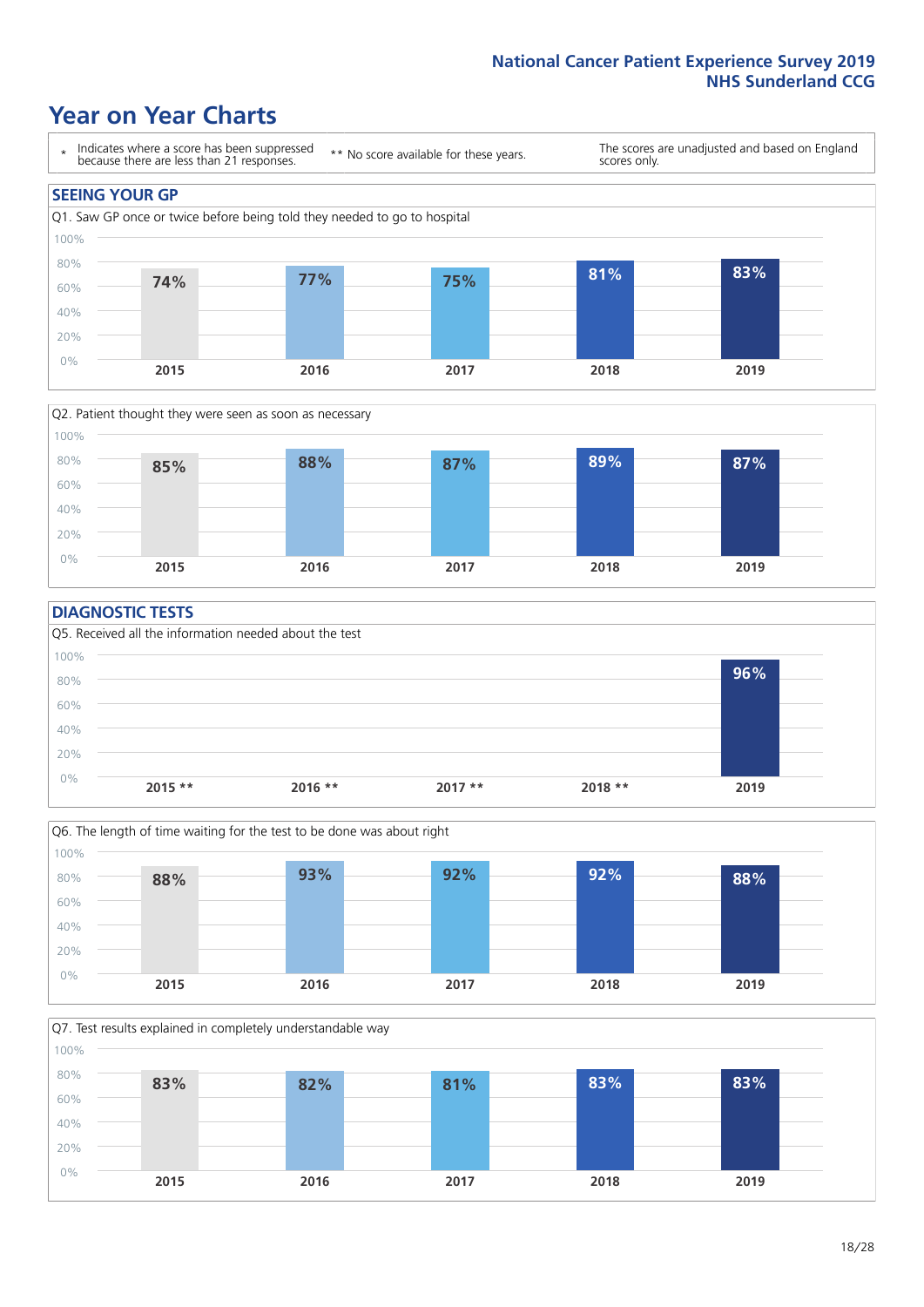### **Year on Year Charts**



**2015 \*\* 2016 2017 2018 2019**







#### **DECIDING THE BEST TREATMENT FOR YOU** Q14. Patient felt that treatment options were completely explained 60% 80% 100% **86% 87% 88% 87% 86%**

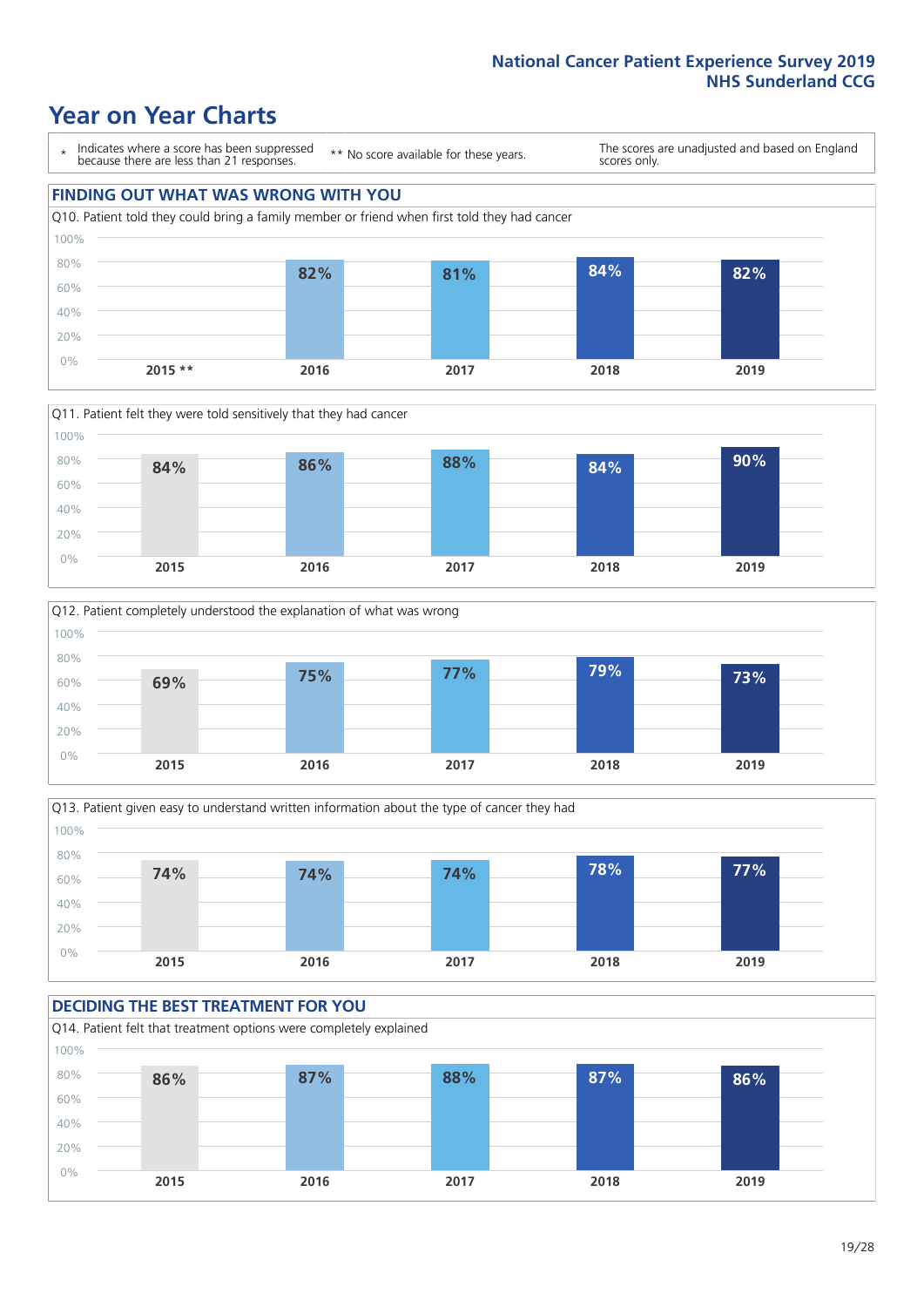### **Year on Year Charts**







Q18. Patient definitely involved as much as they wanted in decisions about care and treatment  $0%$ 20% 40% 60% 80% 100% **2015 \*\* 2016 \*\* 2017 \*\* 2018 \*\* 2019 86%**

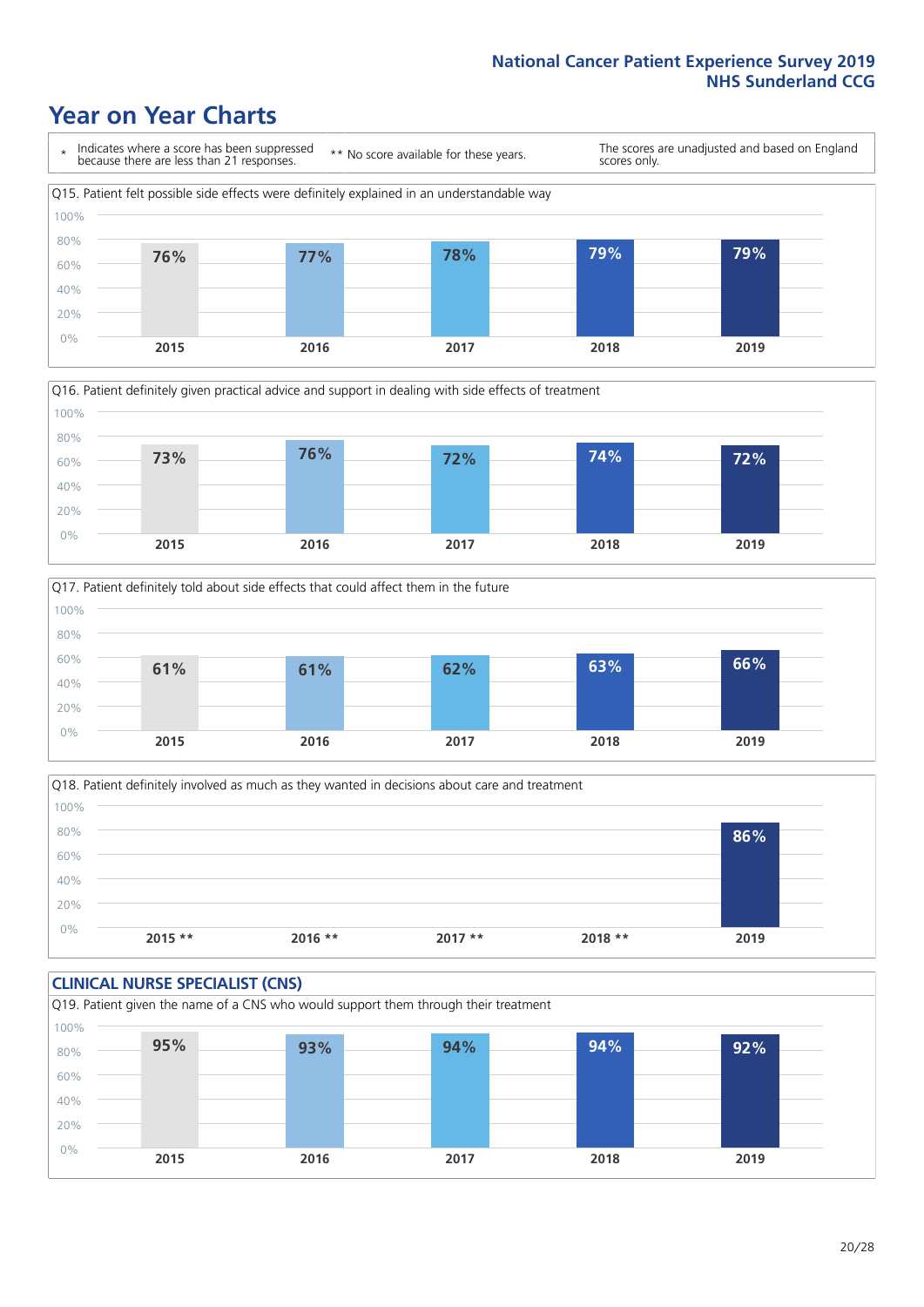### **Year on Year Charts**









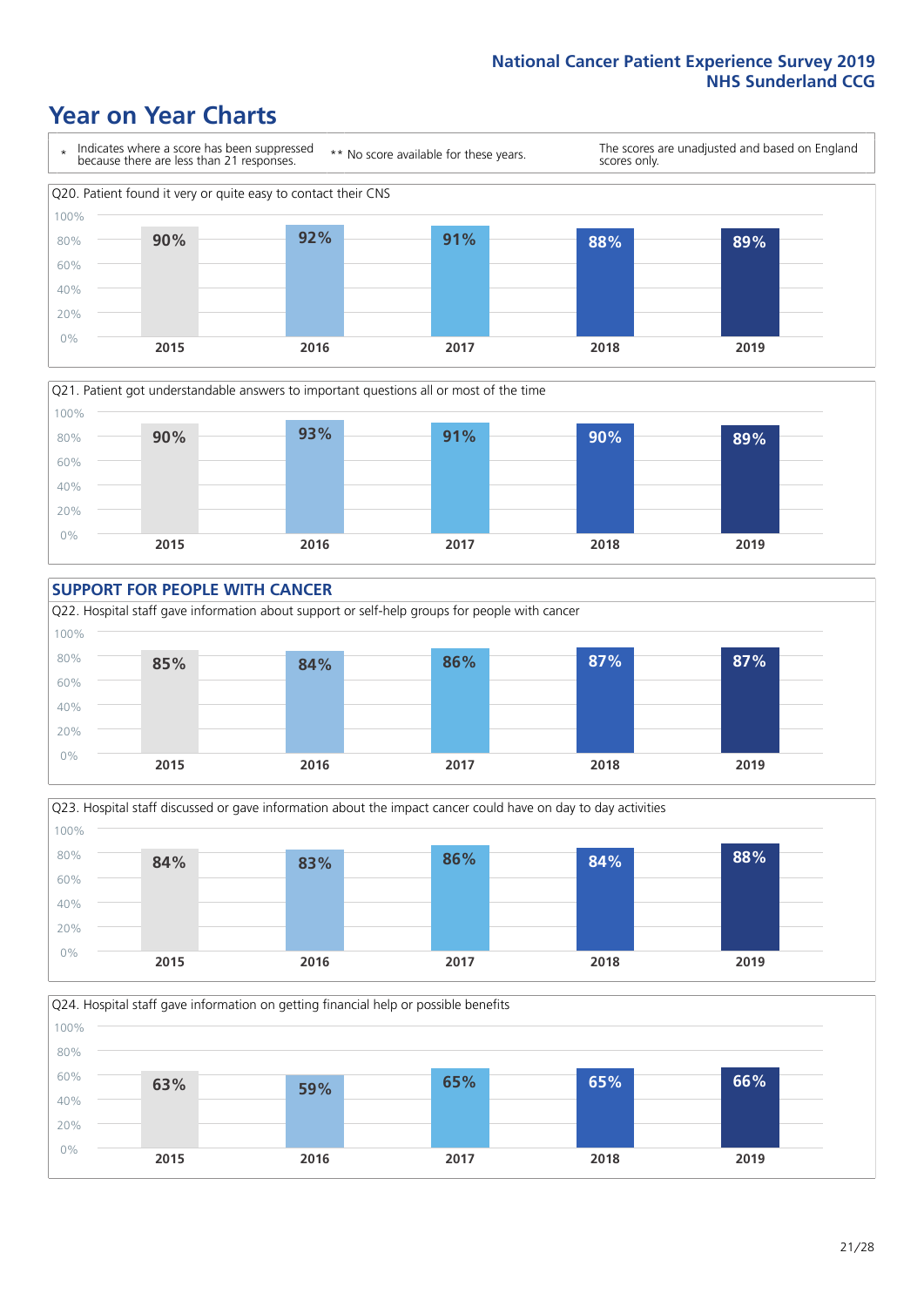### **Year on Year Charts**



#### **OPERATIONS**





#### **HOSPITAL CARE AS AN INPATIENT** Q30. Hospital staff didn't talk in front of patient as if patient wasn't there 0% 20% 40% 60% 80% 100% **2015 \*\* 2016 \*\* 2017 \*\* 2018 \*\* 2019 81%**

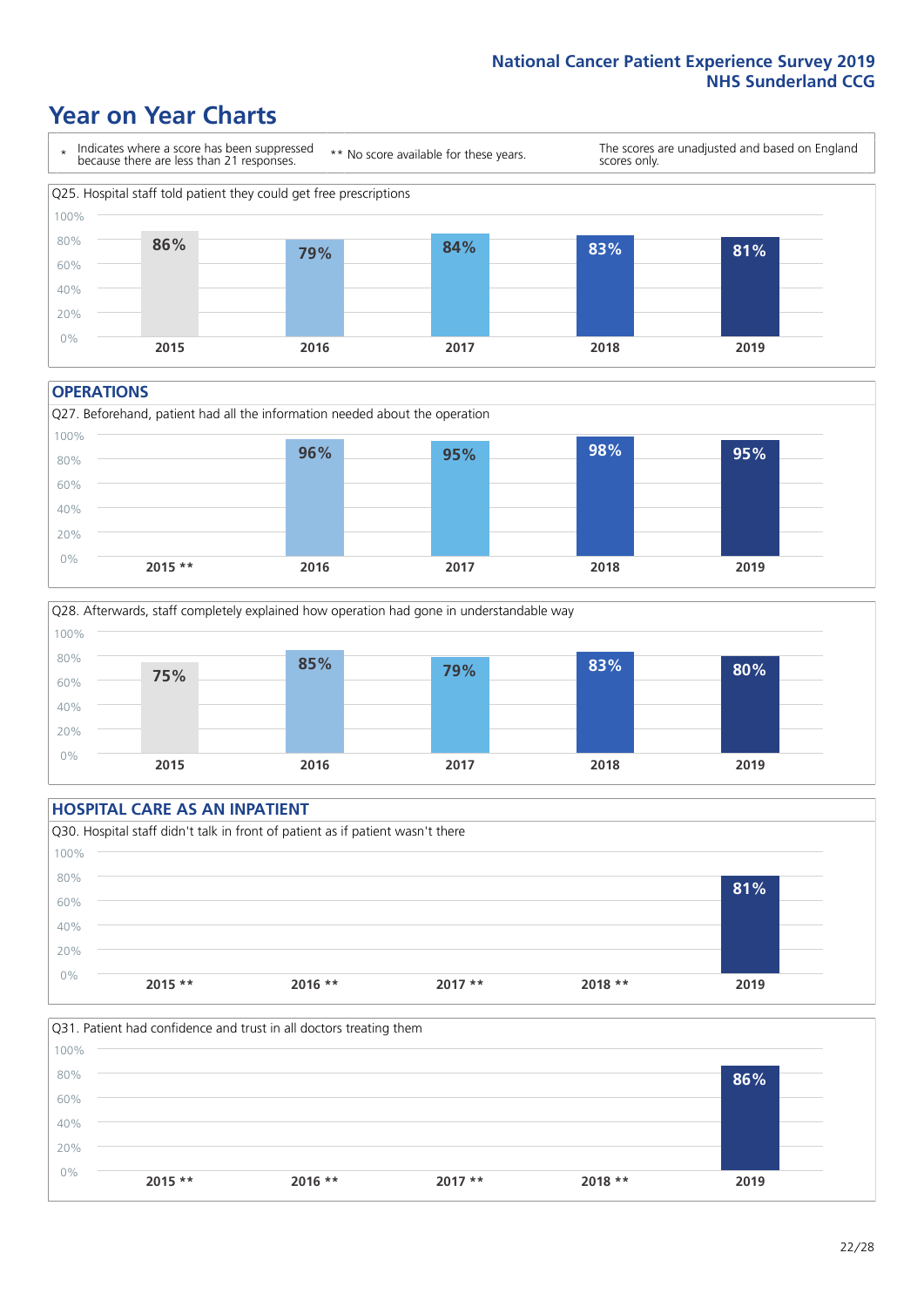### **Year on Year Charts**









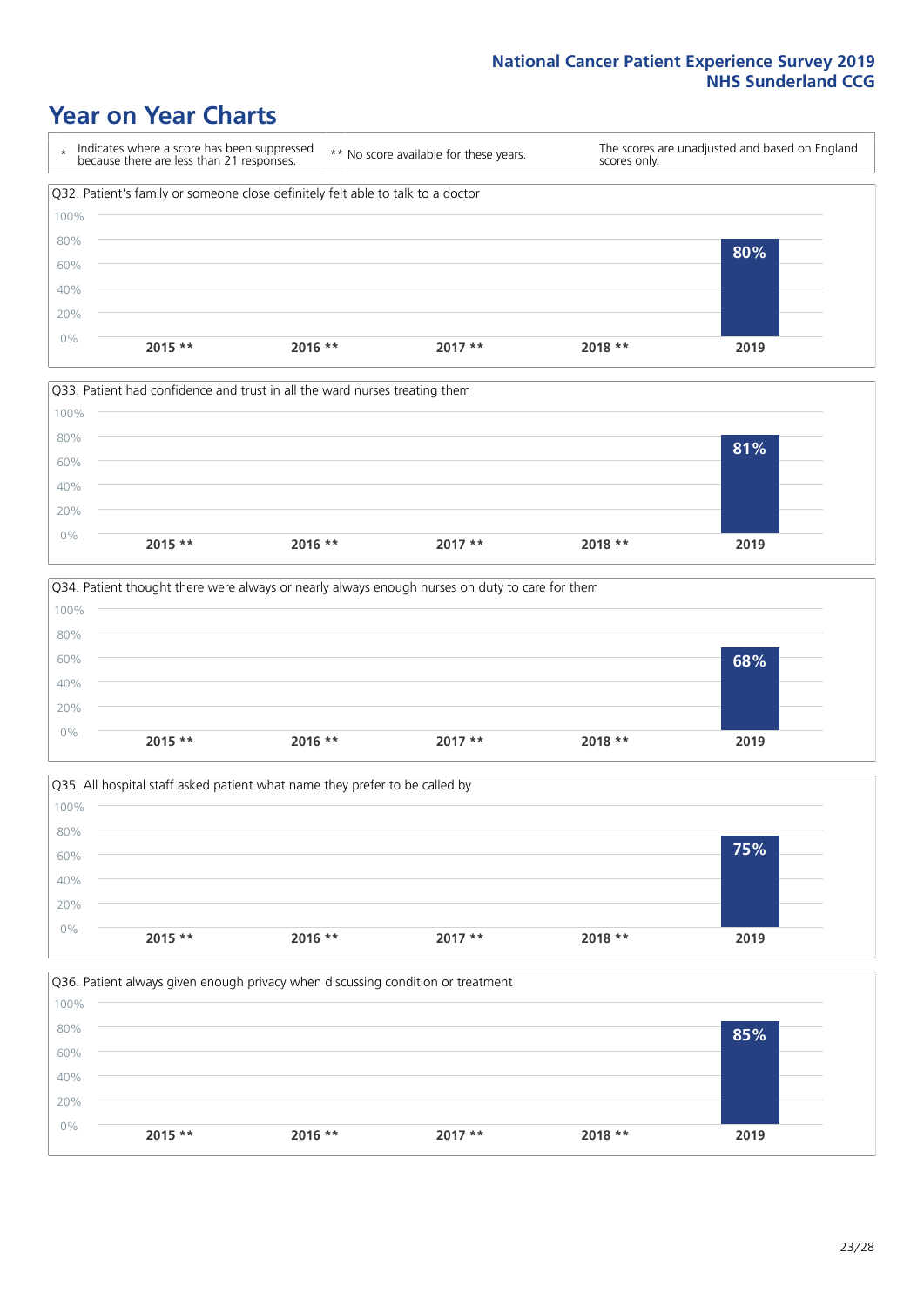### **Year on Year Charts**









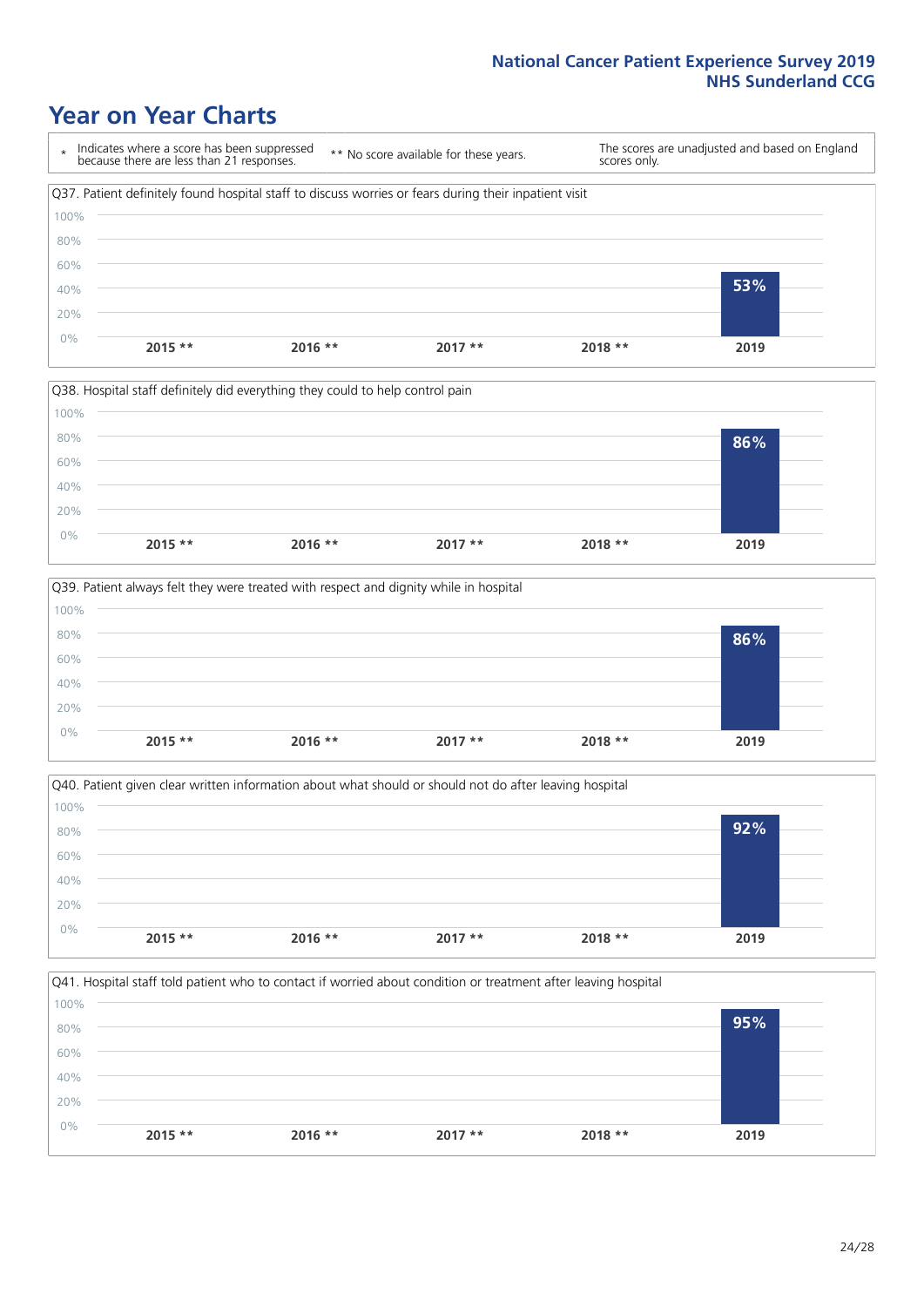### **Year on Year Charts**

\* Indicates where a score has been suppressed because there are less than 21 responses.

\*\* No score available for these years.

The scores are unadjusted and based on England scores only.

#### **HOSPITAL CARE AS A DAY PATIENT / OUTPATIENT**









Q49. Beforehand patient completely had all information needed about chemotherapy treatment 100%

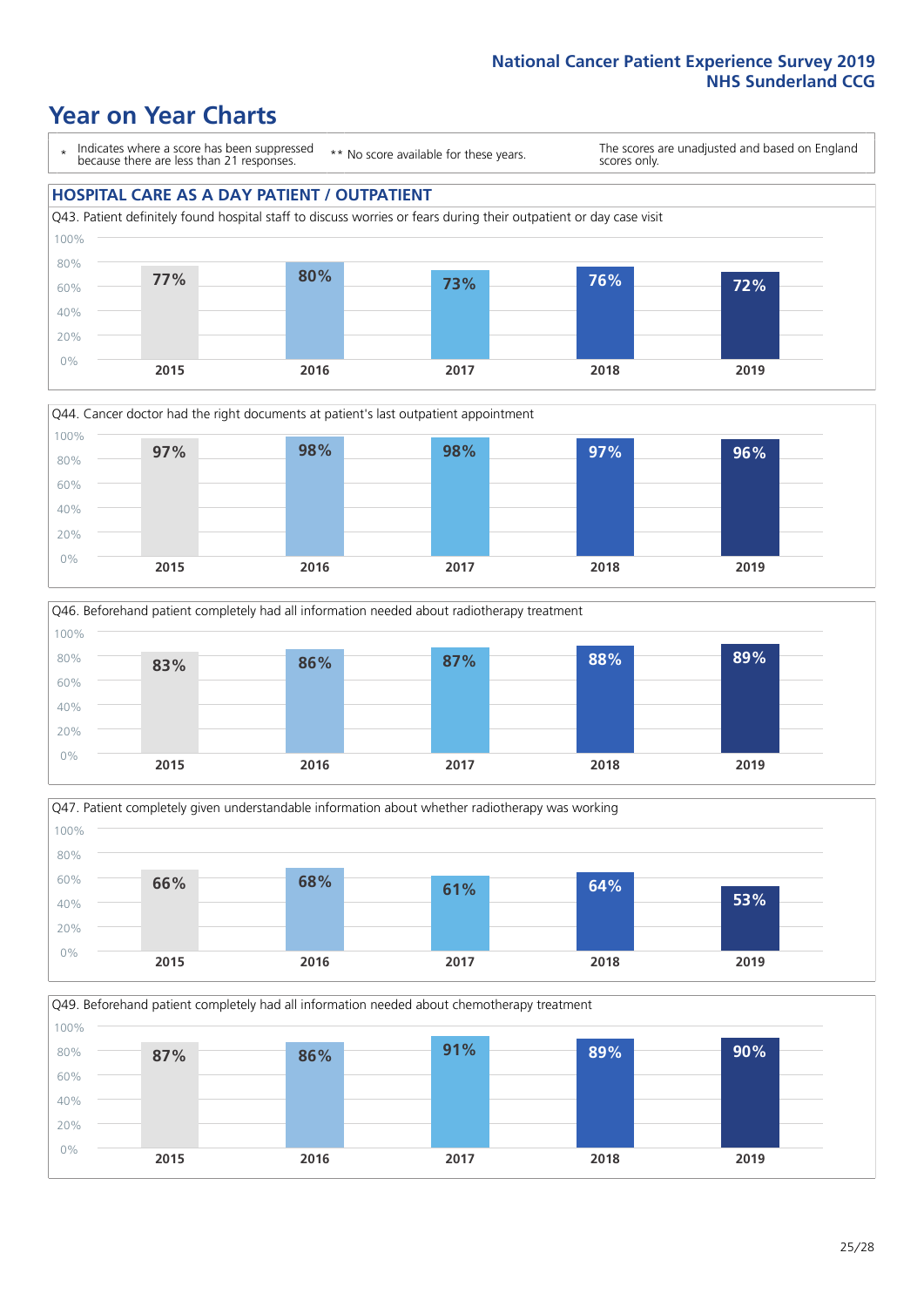### **Year on Year Charts**



#### **HOME CARE AND SUPPORT**







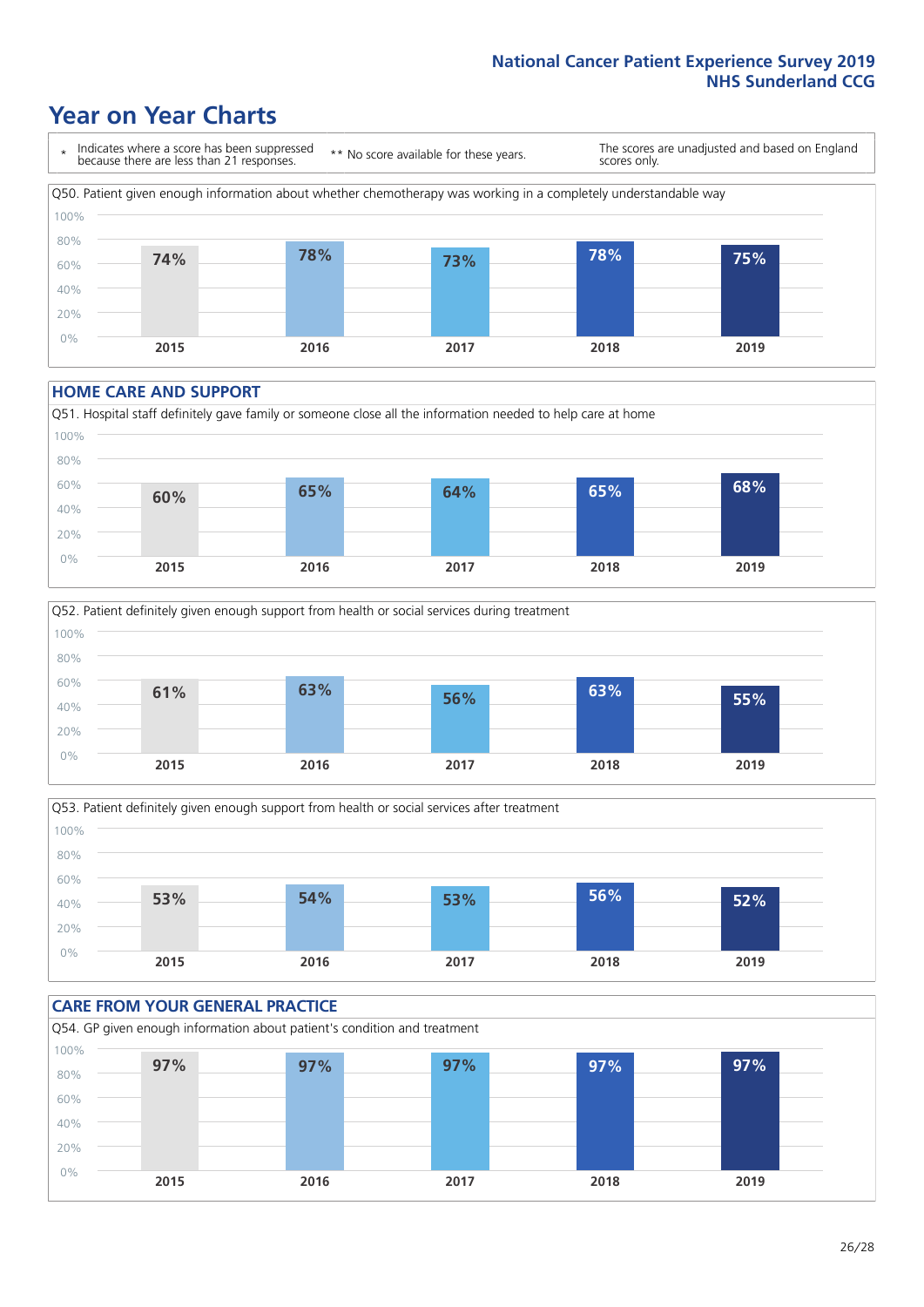### **Year on Year Charts**

\* Indicates where a score has been suppressed because there are less than 21 responses.

\*\* No score available for these years.

The scores are unadjusted and based on England scores only.



#### **YOUR OVERALL NHS CARE**

0%







**2015 2016 2017 2018 2019**

Q59. Patient felt length of time for attending clinics and appointments for cancer was about right 20% 40% 60% 80% 100% **78% 81% 81% 80% 80%**